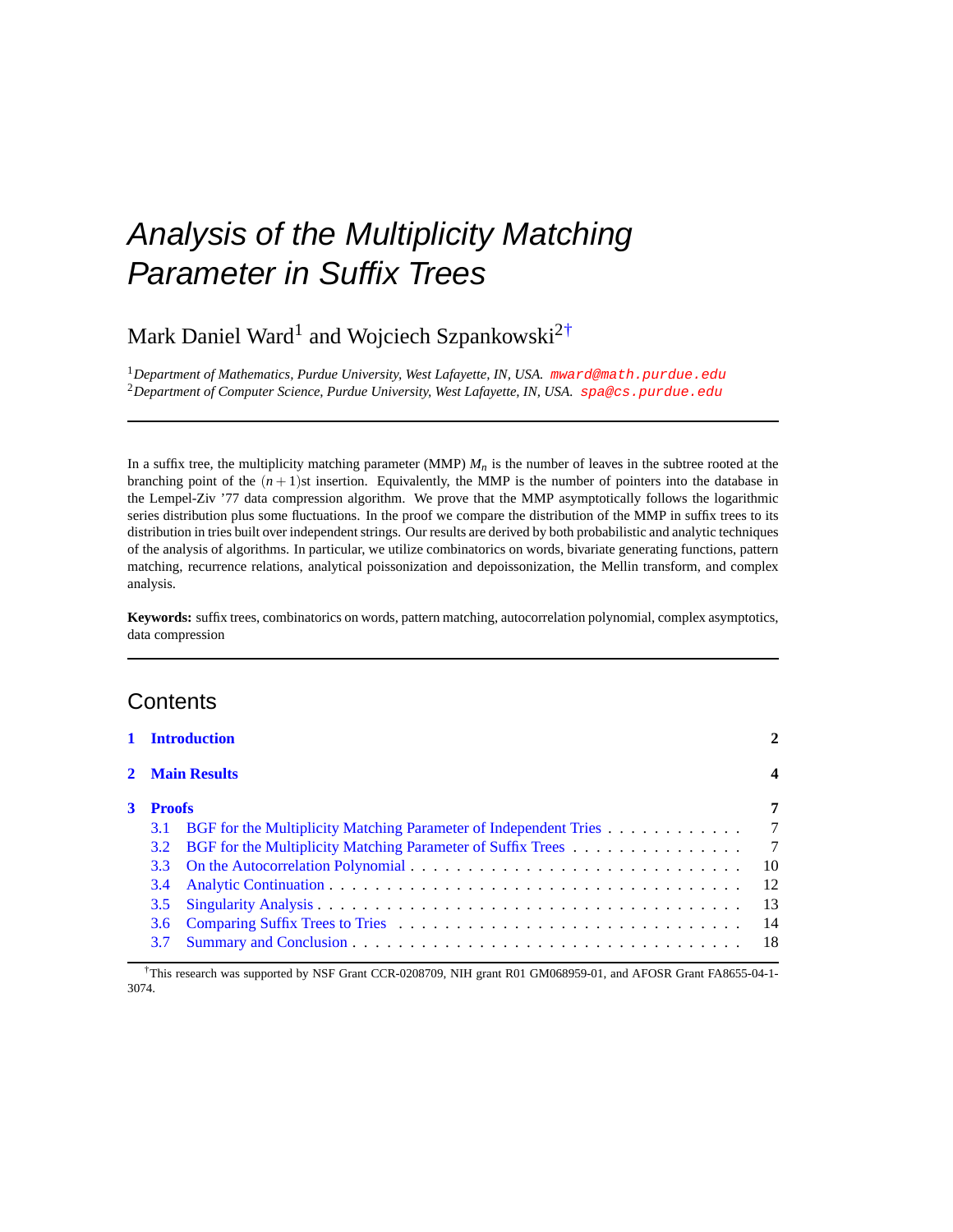## <span id="page-1-0"></span>1 Introduction

When transmitting data, the goal of *source coding (data compression)* is to represent the source with a minimum of symbols. On the other hand, the goal of *channel coding (error correction)* is to represent the source with a minimum of error probability in decoding. These goals are obviously in conflict. Traditionally, additional symbols are transmitted when performing error correction.

In **?**, an algorithm for joint data compression and error correction is presented; the compression performance is not degraded because the algorithm requires no extra symbols for error correction. In this scheme, a Reed-Solomon error-correcting code is embedded into the Lempel-Ziv '77 data compression algorithm (see **?**). Lonardi and Szpankowski utilize the fact that the LZ'77 adaptive data compression algorithm is unable to remove all redundancy from the source. Our goal here is to precisely determine the number of redundant bits that are available to be utilized in the aforementioned scheme.

We recall the basic operation of the LZ'77 data compression algorithm. When *n* bits of the source have already been compressed, the LZ'77 encoder finds the longest prefix of the uncompressed data that also appears in the database (namely, the compressed portion of the data). The encoder performs the compression by storing a pointer into the database (and also the length of this prefix, as well as the next character of the source). Often, this longest prefix appears more than once in the database. Each of the database entries are *equally eligible* for use by the encoder; thus, *any of the analogous pointers* into the database is suitable. In practice, the choice of pointer among these candidates has no significance. On the other hand, by judiciously selecting the pointer, some error correction can be performed. For instance, if two pointers are available, the encoder could easily perform a parity check by choosing the first pointer for "0" and the second pointer for "1". Lonardi and Szpankowski's scheme for performing error correction is very elaborate. We refer the reader to their paper for more details.

We let  $M_n$  denote the *number of pointers into the database* when *n* bits have already been compressed (as described above). Throughout this paper, we are primarily interested in precisely determining the asymptotics of  $M_n$ . A thorough analysis of  $M_n$  yields a characterization of the degree to which error correction can be performed in the scheme discussed above. We note that  $\lfloor \log_2 M_n \rfloor$  bits are available to be used for correcting errors.

Tries, especially suffix trees, provide a natural way to study  $M_n$ . We work here with strings of characters drawn independently from the binary alphabet  $A := \{0, 1\}$ . We let *p* denote the probability of "0" and  $q = 1 - p$  denotes the probability of "1"; without loss of generality, we assume that  $q \leq p$  throughout the discussion.

We first recall the definition of a binary trie built over a set  $\gamma$  of *n* strings. The construction is recursive. If  $|Y| = 0$ , then the trie is empty. If  $|Y| = 1$ , then trie(*Y*) is a single node. Finally, if  $|Y| > 1$ , then *Y* is partitioned into two subsets,  $\mathcal{Y}_0$  and  $\mathcal{Y}_1$ , such that a string is in  $\mathcal{Y}_0$  if its first symbol is 0, and a string is in  $\mathcal{Y}_1$  if its first symbol is 1. Then trie( $\mathcal{Y}_0$ ) and trie( $\mathcal{Y}_1$ ) are each constructed in the same way, except that the splitting of sets at the *k*th step is based on the *k*th symbol of the string. This completes the definition of a binary trie.

Now we briefly recall the construction of a binary suffix tree built over a string  $X = X_1 X_2 X_3 \dots$  The word  $X^{(i)} = X_i X_{i+1} X_{i+2} \dots$  is the *i*th suffix of *X*, which begins at the *i*th position of *X*. Then a binary suffix tree is precisely a binary trie built over the first *n* suffixes of *X*, namely  $X^{(1)}, X^{(2)}, \ldots, X^{(n)}$ .

In a suffix tree,  $M_n$  is exactly the number of leaves in the subtree rooted at the branching point of the  $(n+1)$ st insertion (cf. Figure 1). The strings in a suffix tree are highly dependent on each other, which apparently makes a precise analysis of  $M<sub>n</sub>$  quite difficult; therefore, we also consider the analogous (but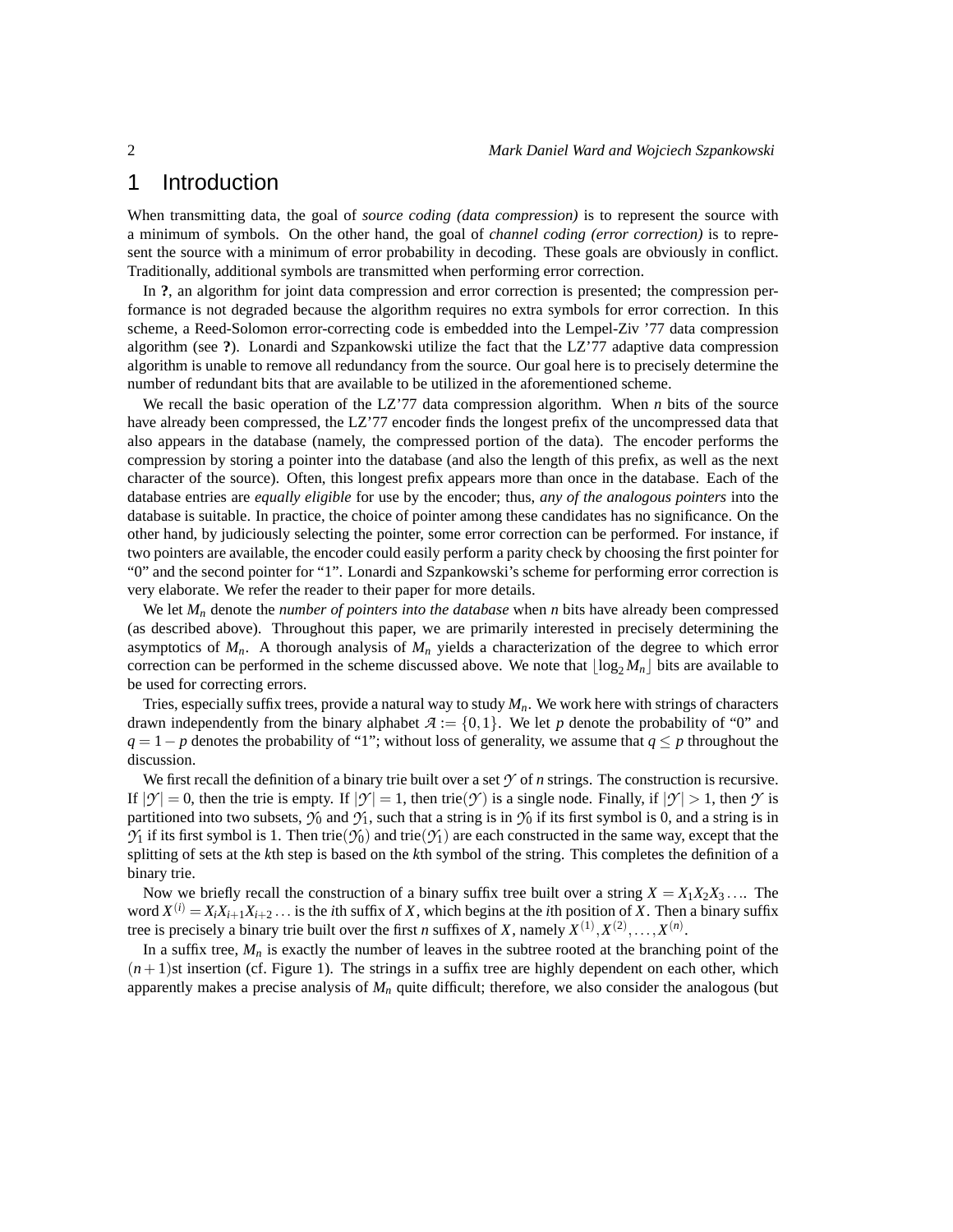

<span id="page-2-0"></span>**Fig. 1:** Finding  $M_n^I$  in a trie.

simpler) situation in a trie built over *independent* strings; namely, we study  $M<sub>n</sub><sup>I</sup>$ , which is the number of leaves in the subtree rooted at the branching point of the  $(n + 1)$ st insertion in a trie built over  $n + 1$ *independent* binary strings. For instance, in Figure [1,](#page-2-0) we have  $n = 4$  and  $M_n^I = 2$  because there are two leaves (namely, *S*<sup>1</sup> and *S*2) in the subtree rooted at the branching point of the 5th insertion.

We are primarily concerned with comparing the distribution of  $M<sub>n</sub>$  (a parameter of suffix trees) to the distribution of  $M_n^I$  (a parameter of tries built over independent strings). Our approach to the proof begins with the observation that a variety of parameters have the same asymptotic behavior regardless of whether they correspond to suffix trees or to tries built over independent strings. This was observed in **?** and then made precise in **?**, where the typical depth in a suffix tree is proven to be asymptotically the same as the typical depth in a trie built over independent strings when the underlying source is i.i.d. An extension of such results to an underlying Markovian model is presented in **?**.

The limiting distribution of several trie parameters is given in **?** and **?**. More results about trie parameters are found in **?**. The variance of the external path in a symmetric trie is given in **?**. The depth of a digital trie with an underlying Markovian dependency is analyzed in **?**. Many results about a variety of tree structures are collected in **?**. Average-case studies of several parameters of suffix trees are found in **?** and **?**.

We briefly summarize the methodology of our proof. Our goal is to compare the distribution of *M<sup>n</sup>* (the multiplicity matching parameter of a suffix tree) to the distribution of  $M_n^I$  (the MMP of a trie built over independent strings). Our proof that these two parameters have the same asymptotic distribution consists of several steps. We first derive bivariate generating functions for  $M_n$  and  $M_n^I$ , denoted as  $M(z, u)$  and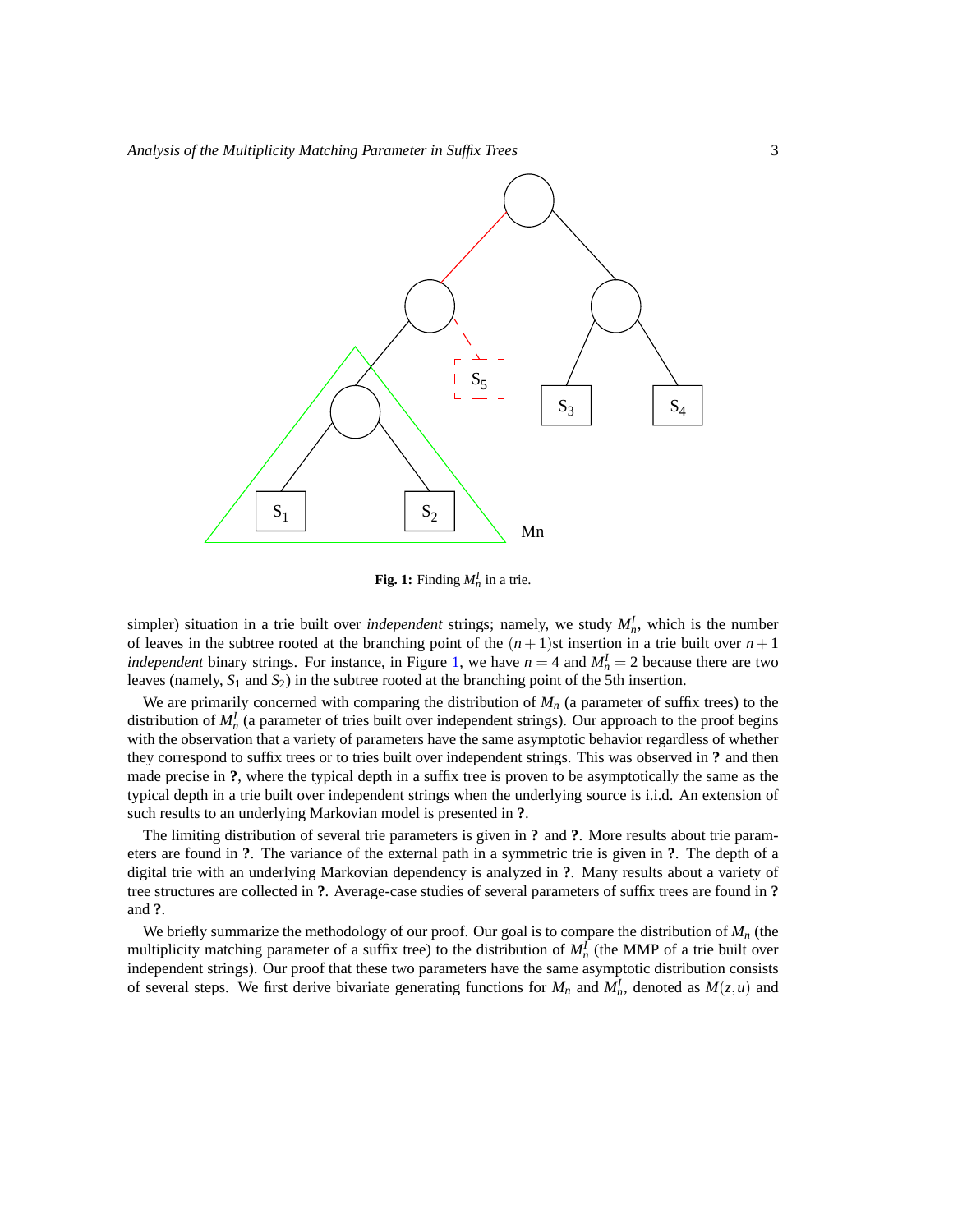$M^I(z, u)$ , respectively. We noted above that a suffix tree is built over the suffixes  $X^{(1)}, X^{(2)}, \ldots, X^{(n)}$  of a string *X*. These suffixes are highly dependent on each other. Therefore, in deriving the bivariate generating function  $M(z, u)$ , an interesting obstacle arises: We need to determine the degree to which a suffix of *X* can overlap with itself. Fortunately, the autocorrelation polynomial  $S_w(z)$  of a word *w* measures the amount of overlap of a word *w* with itself. The autocorrelation polynomial was introduced in **?** and was utilized extensively in **?** and **?**. The autocorrelation polynomial is defined as

<span id="page-3-2"></span>
$$
S_w(z) = \sum_{k \in \mathcal{P}(w)} \mathbf{P}(w_{k+1}^m) z^{m-k}
$$
 (1)

where  $m = |w|$  and where  $P(w)$  denotes the set of positions *k* of *w* satisfying  $w_1 \dots w_k = w_{m-k+1} \dots w_m$ , that is, *w*'s prefix of length *k* is equal to *w*'s suffix of length *k*. Using the autocorrelation polynomial, we can overcome the difficulties inherent in the fact that suffixes of a word *X* overlap with each other. By utilizing  $S_w(z)$ , we are able to obtain a succinct way of describing the bivariate generating function  $M(z, u)$ . Fortunately, the autocorrelation polynomial is well-understood. Note that the autocorrelation polynomial  $S_w(z)$  has a  $P(w_{k+1}^m)z^{m-k}$  term if and only if *w* has an overlap with itself of length *k*. All words *w* overlap with themselves trivially, so all autocorrelation polynomials have a constant term (i.e.,  $z^{m-m} = z^0 = 1$  term). On the other hand, with high probability, *w* has very few large nontrivial overlaps with itself. Therefore, with high probability, all nontrivial overlaps of *w* with itself are small; such overlaps correspond to high-degree terms of  $S_w(z)$ .

In order to compare  $M(z, u)$  and  $M<sup>I</sup>(z, u)$ , we utilize complex analysis. Specifically, we take advantage of Cauchy's theorem, which allows us to analyze the poles of the generating functions  $M(z, u)$  and  $M<sup>I</sup>(z, u)$ in order to obtain precise information about the distributions of  $M_n$  and  $M_n^I$ . During this residue analysis, it is necessary that the generating function for  $M<sub>n</sub>$  is analytically continued from the unit disk to a larger disk.

Our ultimate conclusion is that the distribution of the multiplicity matching parameter  $M_n$  is asymptotically the same in suffix trees and independent tries, i.e.,  $M_n$  and  $M_n^I$  have asymptotically the same distribution.

The asymptotics for the distribution and factorial moments of  $M_n^I$  were given in ?. Specifically,  $M_n^I$ asymptotically follows the logarithmic series distribution (plus some fluctuations when  $\ln p / \ln q$  is rational). Since we prove here that  $M_n$  and  $M_n^I$  have asymptotically the same distribution, then as a consequence, we see that  $M_n$  also asymptotically follows the logarithmic series distribution. One striking property of this distribution is the high concentration around the mean. We see that *E*[*Mn*] is asymptotically  $\frac{1}{h}$  (where *h* denotes the entropy of the source) and also  $M_n$  is highly concentrated around this average value; this property of *M<sup>n</sup>* is very desirable for the error correction scheme described in **?**.

This paper is a concise version of the first author's Ph.D. thesis; see **?**.

## <span id="page-3-0"></span>2 Main Results

We consider the string  $X = X_1 X_2 X_3 \dots$ , where the  $X_i$ 's are i.i.d. random variables on  $\mathcal{A} := \{0, 1\}$  with  $P(X_i = 0) = p$  and  $P(X_i = 1) = q$ . (Without loss of generality, we assume throughout the discussion that  $q \leq p$ .) Let  $X^{(i)}$  denote the *i*th suffix of *X*. In other words,  $X^{(i)} = X_i X_{i+1} X_{i+2} \dots$  Consider the *longest* prefix *w* of  $X^{(n+1)}$  such that  $X^{(i)}$  also has *w* as a prefix, for some *i* with  $1 \le i \le n$ . Then  $M_n$  is defined as the number of  $X^{(i)}$ 's (with  $1 \le i \le n$ ) that have *w* as a prefix. So

<span id="page-3-1"></span>
$$
M_n = #\{1 \le i \le n \mid X^{(i)} = X_i X_{i+1} X_{i+2} \dots \text{ has } w \text{ as a prefix}\}.
$$
 (2)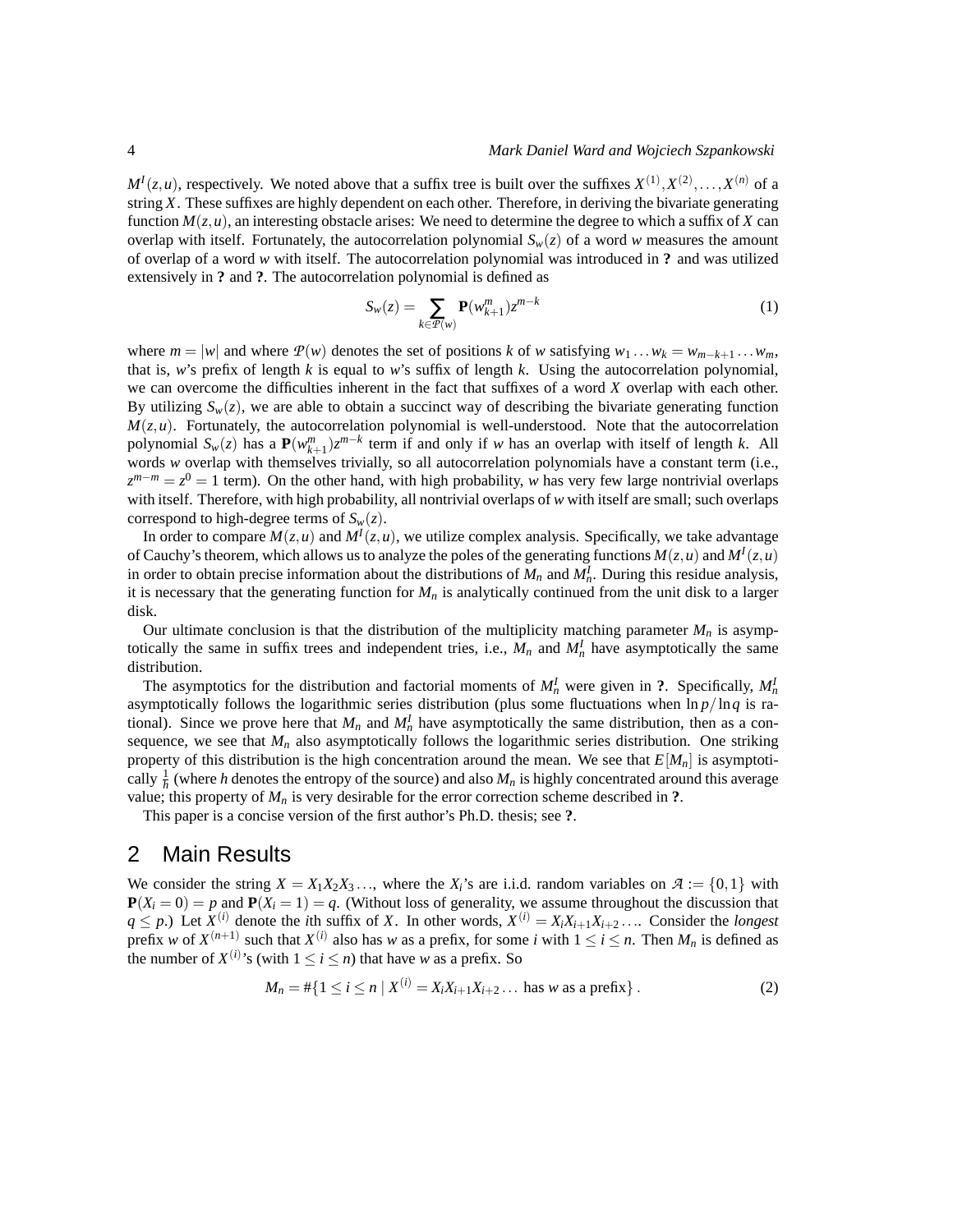An alternate definition of *M<sup>n</sup>* is available via *suffix trees*. First, consider a suffix tree built from the first  $n+1$  suffixes of *X*. Next, consider the *insertion point* of the  $(n+1)$ st suffix. Then  $M_n$  is exactly the *number of leaves* in the subtree rooted at the branching point of the  $(n+1)$ st insertion. For instance, suppose that the  $(n+1)$ st suffix starts with  $w\beta$  for some  $w \in \mathcal{A}^*$  and  $\beta \in \mathcal{A}$ . Then, examining the first *n* suffixes, if there are exactly *k* suffixes that begin with  $w\alpha$  (where  $\alpha = 1 - \beta$ , i.e.,  $\{\alpha, \beta\} = \{0, 1\}$ ), and the other *n*−*k* suffixes do not begin with *w*, we conclude that  $M_n = k$ .

Unfortunately, the strings in a suffix tree are highly dependent on each other; thus, a precise analysis of  $M_n$  is quite difficult. On the other hand, the asymptotic behavior of  $M_n^I$ , an analogous parameter of tries built over independent strings, is well-understood. Specifically, *M<sup>I</sup> n* asymptotically follows the logarithmic series distribution (plus some fluctuations when ln *p*/ln*q* is rational). In **?**, a precise analysis of  $M_n^I$  is given via the analysis of independent tries, using recurrence relations, analytical poissonization and depoissonization, the Mellin transform, and complex analysis.

To define  $M_h^I$ , we consider the situation described above, but we build a trie from  $n+1$  independent strings from  $\mathcal{A}^*$ . So we consider independent  $X(i)$ 's; specifically, we define  $X(i) = X_1(i)X_2(i)X_3(i) \dots$ where  $\{X_i(i) \mid i, j \in \mathbb{N}\}$  is a collection of i.i.d. random variables. We let *w* denote the *longest* prefix of *X*(*n*+1) such that *X*(*i*) also has *w* as a prefix, for some *i* with  $1 \le i \le n$ . Then  $M_n^I$  is defined as the number of  $X(i)$ 's (with  $1 \le i \le n$ ) that have *w* as a prefix. So

<span id="page-4-0"></span>
$$
M_n^I = #\{1 \le i \le n \mid X(i) = X_1(i)X_2(i)X_3(i) \dots \text{ has } w \text{ as a prefix}\}.
$$
 (3)

To define  $M_n^I$  via *tries*, first consider a trie built from the  $n+1$  independent strings from  $\mathcal{A}^*$ . Next, consider the *insertion point* of the  $(n+1)$ st string. Then  $M_n$  is exactly the *number of leaves* in the subtree rooted at the branching point of the  $(n+1)$ st insertion. As above, suppose that the  $(n+1)$ st string starts with *w*β. Then, examining the first *n* strings, if there are exactly *k* strings that begin with  $w\alpha$  (again  $\alpha = 1 - \beta$ ), and the other *n* − *k* strings do not begin with *w*, we conclude that  $M_n^I = k$ .

Since we know from ? that  $M^I_n$  follows the logarithmic series distribution plus some fluctuations, then it suffices to prove that  $M_n$  has a similar asymptotic distribution. To accomplish this goal, we compare the distribution of  $M_n$  in suffix trees to the distribution of  $M_n^I$  in independent tries.

Briefly, our proof technique is the following: We let  $M(z, u) = \sum_{1 \le k, n \le \infty} P(M_n = k) u^k z^n$  and  $M^I(z, u) =$  $\sum_{1 \le k,n \le \infty} P(M_n^I = k) u^k z^n$  denote the bivariate generating functions for  $M_n$  and  $M_n^I$ , respectively. To study these generating functions, we consider the *w*'s defined above. Specifically, for  $M(z, u)$ , we recall from [\(2\)](#page-3-1) that if *w* denotes the longest prefix of  $X^{(n+1)} = X_{n+1}X_{n+2}X_{n+3}...$  that appears as a prefix of any  $X^{(i)} = X_i X_{i+1} X_{i+2} \dots$ , then  $M_n$  enumerates the number of such occurrences of *w*. This approach to  $M(z, u)$ allows us to sum over all  $w \in \mathcal{A}^*$  instead of summing over  $k, n \in \mathbb{N}$ . Similarly, for  $M^I(z, u)$ , we utilize [\(3\)](#page-4-0) to see that if *w* denotes the longest prefix of  $X(n+1) = X_1(n+1)X_2(n+1)X_3(n+1)$ ... that appears as a prefix of any  $X_1(i)X_2(i)X_3(i) \ldots$ , then  $M_n^I$  is precisely the number of such occurrences of *w*. Therefore, to determine  $M^I(z, u)$ , we can sum over all  $w \in \mathcal{A}^*$  instead of summing over the integers *k* and *n*.

We note that the  $X^{(i)}$ 's are highly dependent on each other. In fact, if  $i \ge j$ , then  $X^{(i)} = X_i X_{i+1} X_{i+2} \dots$ is a substring of  $X^{(j)} = X_j X_{j+1} X_{j+2} \dots$  This apparently makes the derivation of the bivariate generating function  $M(z, u)$  quite difficult. We overcome this hurdle by succinctly describing the degree to which a suffix of *X* can overlap with itself. We accomplish this by utilizing the autocorrelation polynomial  $S_w(z)$ of a word *w*, which measures the amount of overlap of a word *w* with itself. As mentioned above, the autocorrelation polynomial is defined as

$$
S_w(z) = \sum_{k \in \mathcal{P}(w)} \mathbf{P}(w_{k+1}^m) z^{m-k}
$$
 (4)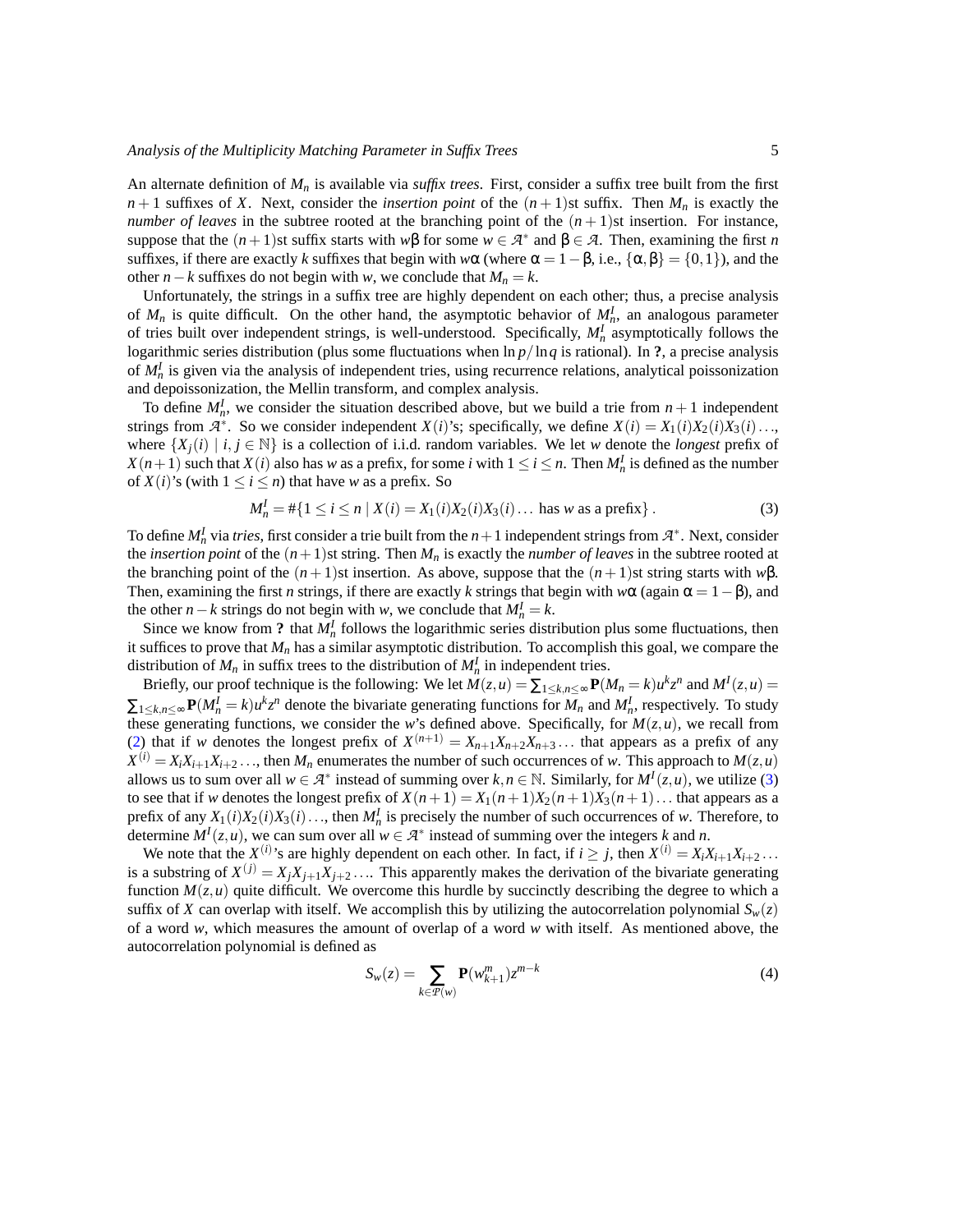where  $P(w)$  denotes the set of positions *k* of *w* satisfying  $w_1 \dots w_k = w_{m-k+1} \dots w_m$ , that is, *w*'s prefix of length *k* is equal to *w*'s suffix of length *k*. Via the autocorrelation polynomial, we are able to surmount the difficulties inherent in the overlapping suffixes. Thus, using  $S_w(z)$ , we obtain a succinct description of the bivariate generating function  $M(z, u)$ . The autocorrelation polynomial is well-understood; we utilize several results about  $S_w(z)$  from ? and ?. In particular, when comparing  $M(z, u)$  and  $M<sup>I</sup>(z, u)$ , it is extremely useful to note that the autocorrelation polynomial  $S_w(z)$  is close to 1 with high probability (for  $|w|$  large).

In order to obtain information about the difference of the two BGFs as  $Q(z, u) = M(z, u) - M<sup>I</sup>(z, u)$ , we utilize residue analysis. We make a comparison of the poles of  $M(z, u)$  and  $M<sup>I</sup>(z, u)$  using Cauchy's theorem (integrating with respect to *z*). As a result, we prove that  $Q_n(u) := [z^n]Q(z, u) = O(n^{-\epsilon})$  uniformly for  $|u| \le p^{-1/2}$  as  $n \to \infty$ . Then we use another application of Cauchy's theorem (integrating with respect to *u*). Specifically, we extract the coefficient  $P(M_n = k) - P(M_n^I = k) = [u^k z^n] Q(z, u)$  in order to prove our main result.

<span id="page-5-0"></span>**Theorem 2.1** *There exist*  $\varepsilon > 0$  *and*  $b > 1$  *such that* 

$$
\mathbf{P}(M_n = k) - \mathbf{P}(M_n^I = k) = O(n^{-\epsilon}b^{-k})
$$
\n(5)

*for large n.*

Therefore, the distributions of  $M_n$  and  $M_n^I$  are asymptotically the same. We conclude that  $M_n$  also asymptotically follows the logarithmic series distribution (plus some fluctuations when ln *p*/ln*q* is rational).

<span id="page-5-1"></span>**Theorem 2.2** *There exist*  $\epsilon > 0$  *and*  $\epsilon_i > 0$  *(for each j* ∈ N) *depending on p such that the jth factorial moment of M<sup>n</sup> is*

$$
\mathbf{E}[(M_n)^{\underline{j}}] = \Gamma(j)\frac{q(p/q)^j + p(q/p)^j}{h} + \gamma_j(\log_{1/p} n) + O(n^{-\epsilon_j})
$$
(6)

*where*  $γ$ <sub>*j*</sub> is a periodic function with mean 0 and small modulus if ln *p*/ln *q* is rational, and otherwise  $\gamma_i(x) \to 0$  *as*  $x \to \infty$ *. Also h* =  $-p \log p - q \log q$  *denotes the entropy of the source. The probability generating function of M<sup>n</sup> is*

$$
\mathbf{E}[u^{M_n}] = -\frac{q \ln(1 - pu) + p \ln(1 - qu)}{h} + \gamma(\log_{1/p} n, u) + O(n^{-\epsilon}), \tag{7}
$$

*for* |*u*| ≤ *p* <sup>−</sup>1/<sup>2</sup> *where* γ(·,*u*) *is a periodic function with mean 0 and small modulus if* ln *p*/ln*q is rational, and otherwise*  $\gamma_j(u, x) \to 0$  *(uniformly for*  $|u| \leq p^{-1/2}$ ) as  $x \to \infty$ *. More precisely,* 

$$
\mathbf{E}[u^{M_n}] = \sum_{j=1}^{\infty} \left[ \frac{p^j q + q^j p}{jh} + \sum_{k \in \mathbb{Z} \setminus \{0\}} - \frac{e^{2k \pi i \log_{1/p} n} \Gamma(z_k) (p^j q + q^j p)(z_k)^{\bar{j}}}{j! (p^{-z_k+1} \ln p + q^{-z_k+1} \ln q)} \right] u^j + O(n^{-\epsilon}) \tag{8}
$$

*when*  $\ln p / \ln q = r / t$  for some  $r, t \in \mathbb{Z}$ , we have  $z_k = 2k r \pi i / \ln p$ . Therefore, as  $n \to \infty$ , we conclude that *M*<sub>*n*</sub> follows the logarithmic series distribution plus some fluctuations if  $\ln p / \ln q = r / t$  is rational, i.e.,

$$
\mathbf{P}(M_n = j) = \frac{p^j q + q^j p}{jh} + \sum_{k \neq 0} -\frac{e^{2k\pi \pi i \log_{1/p} n} \Gamma(z_k) (p^j q + q^j p)(z_k)^{\overline{j}}}{j! (p^{-z_k+1} \ln p + q^{-z_k+1} \ln q)} + O(n^{-\epsilon}).
$$
\n(9)

*If* ln *p*/ln*q is irrational, then M<sup>n</sup> asymptotically follows the logarithmic series distribution, without fluctuations.*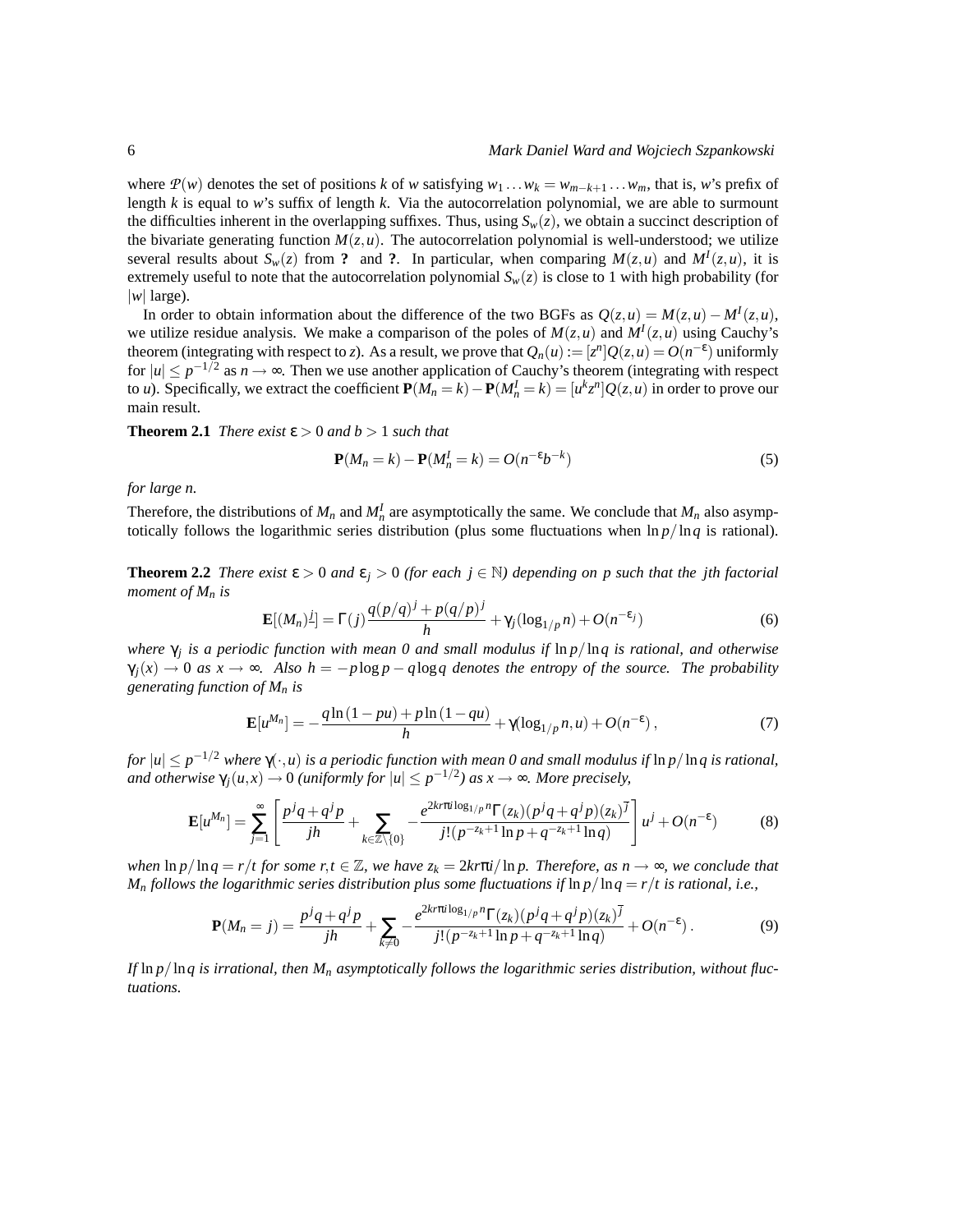Note that the average value of  $M_n$  is asymptotically  $\frac{1}{h}$ , and also  $M_n$  is highly concentrated around the mean; this property of *M<sup>n</sup>* is very desirable for the error correction scheme described in **?**.

## <span id="page-6-0"></span>3 Proofs

We first derive the bivariate generating functions for  $M_n$  and  $M_n^I$ , denoted as  $M(z, u)$  and  $M^I(z, u)$ , respectively. Then we prove a few useful lemmas concerning the autocorrelation polynomial. Next, we prove that  $M(z, u)$  can be analytically continued from the unit disk to a larger disk. Afterwards, we determine the poles of  $M(z, u)$  and  $M<sup>I</sup>(z, u)$ . We write  $Q(z, u) = M(z, u) - M<sup>I</sup>(z, u)$ ; we use Cauchy's theorem to that  $Q_n(u) := [z^n]Q(z, u) \to 0$  uniformly for  $u \le p^{-1/2}$  as  $n \to \infty$ . Then we apply Cauchy's theorem again to prove that  $\mathbf{P}(M_n = k) - \mathbf{P}(M_n^I = k) = [u^k z^n] Q(z, u) = O(n^{-\epsilon} b^{-k})$  for some  $\epsilon > 0$  and  $b > 1$ .

We conclude that the distribution of the multiplicity matching parameter  $M<sub>n</sub>$  is asymptotically the same in suffix trees as in tries built over independent strings, i.e.,  $M_n$  and  $M_n^I$  have asymptotically the same distribution. Therefore,  $M_n$  also follows the logarithmic series distribution plus some fluctuations.

#### <span id="page-6-1"></span>3.1 BGF for the Multiplicity Matching Parameter of Independent Tries

First we obtain the bivariate generating function for  $M<sub>n</sub><sup>I</sup>$ , which is the multiplicity matching parameter for a trie built over the *independent* strings  $X(1),...,X(n+1)$ , where  $X(i) = X_1(i)X_2(i)X_3(i)...$  and  $\{X_i(i) \mid i, j \in \mathbb{N}\}\$  is a collection of i.i.d. random variables with  $P(X_i(i) = 0) = p$  and  $P(X_i(i) = 1) = q = 1$  $1 - p$ . We let *w* denote the *longest prefix* of both  $X(n + 1)$  and at least one other string  $X(i)$  for some  $1 ≤ i ≤ n$ . We write β to denote the  $(|w| + 1)$ st character of  $X(n + 1)$ . When  $M_n^I = k$ , we conclude that exactly *k* strings  $X(i)$  have  $w\alpha$  as a prefix, and the other  $n-k$  strings  $X(i)$  do not have  $w$  as a prefix at all. Thus the generating function for  $M_n^I$  is exactly

$$
M^{I}(z,u) := \sum_{n=1}^{\infty} \sum_{k=1}^{\infty} \mathbf{P}(M_{n}^{I}=k)u^{k}z^{n} = \sum_{n=1}^{\infty} \sum_{\substack{w \in \mathcal{A}^{*} \\ \alpha \in \mathcal{A}}} \mathbf{P}(w\beta) \binom{n}{k} (\mathbf{P}(w\alpha))^{k} (1 - \mathbf{P}(w))^{n-k} u^{k}z^{n}.
$$
 (10)

After simplifying, it follows immediately that

<span id="page-6-3"></span>
$$
M^{I}(z,u) = \sum_{\substack{w \in \mathcal{A}^{*} \\ \alpha \in \mathcal{A}}} \frac{u\mathbf{P}(\beta)\mathbf{P}(w)}{1 - z(1 - \mathbf{P}(w))} \frac{z\mathbf{P}(w)\mathbf{P}(\alpha)}{1 - z(1 + u\mathbf{P}(w)\mathbf{P}(\alpha) - \mathbf{P}(w))}.
$$
(11)

Our reasoning about  $M^{I}(z, u)$  can be applied when we derive generating function  $M(z, u)$  for  $M_{n}$  in the next section, but the situation will be more complicated, because the occurrences of *w* can overlap.

#### <span id="page-6-2"></span>3.2 BGF for the Multiplicity Matching Parameter of Suffix Trees

Now we obtain the bivariate generating function for *Mn*, which is the multiplicity matching parameter for a suffix tree built over the first  $n+1$  *suffixes*  $X^{(1)}, \ldots, X^{(n+1)}$  of a string *X* (i.e.,  $X^{(i)} = X_i X_{i+1} X_{i+2} \ldots$ ). The bivariate generating function for the multiplicity matching parameter is much more difficult to derive in the dependent (suffix tree) case than in the independent (trie) case, because the suffixes of *X* are dependent on each other. We let *w* denote the *longest prefix* of both  $X^{(n+1)}$  and at least one  $X^{(i)}$  for some  $1 \le i \le n$ . We write β to denote the  $(|w|+1)$ st character of  $X^{(n+1)}$ ; when  $M_n = k$ , we conclude that exactly  $k$  suffixes *X*<sup>(*i*)</sup> have *w*α as a prefix, and the other *n* − *k* strings *X*<sup>(*i*)</sup> do not have *w* as a prefix at all. Thus, we are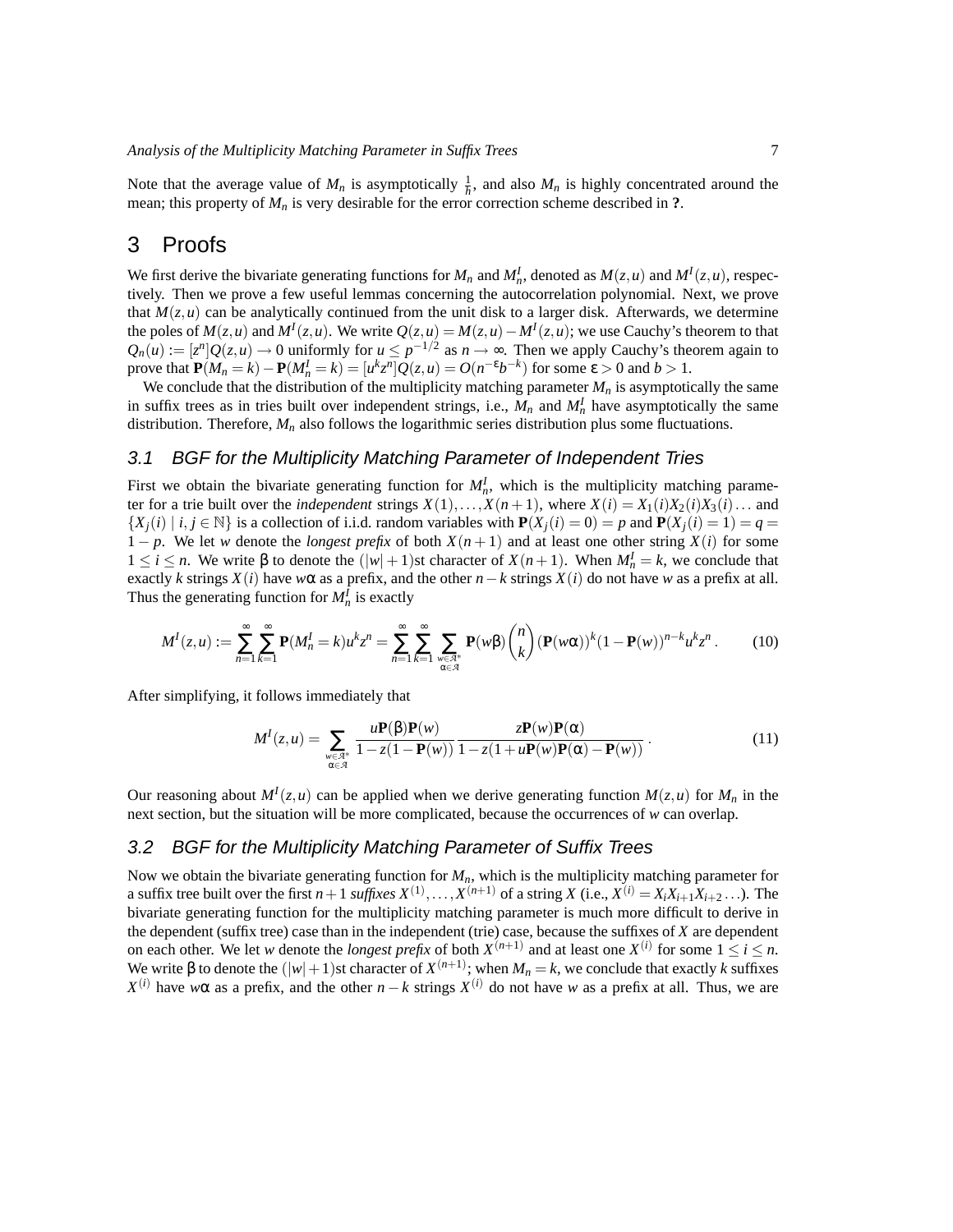interested in finding strings with exactly *k* occurrences of *w*α, ended on the right by an occurrence of *w*β, with no other occurrences of *w* at all. This set of words is exactly the language  $\mathcal{R}_{w} \alpha(\mathcal{T}_{w}^{(\alpha)} \alpha)^{k-1} \mathcal{T}_{w}^{(\alpha)} \beta$ , where

<span id="page-7-3"></span> $\mathcal{R}_w$  = {*v* | *v* contains exactly one occurrence of *w*, located at the right end}  $T_w^{(\alpha)} = \{v \mid w\alpha v \text{ contains exactly two occurrences of } w, \text{ located at the left and right ends}\}$  (12)

So, the generating function for  $M_n$  is

$$
M(z,u)=\sum_{k=1}^{\infty}\sum_{\substack{w\in\mathcal{A}^*\\ \alpha\in\mathcal{A}}} \sum_{s\in\mathcal{R}_w} \mathbf{P}(s\alpha)z^{|s|+1}u\bigg(\sum_{t\in\mathcal{T}_w^{(\alpha)}} \mathbf{P}(t\alpha)z^{|t|+1}u\bigg)^{k-1}\sum_{v\in\mathcal{T}_w^{(\alpha)}} \mathbf{P}(v\beta)z^{|v|+1-|w|-1}.
$$
 (13)

After simplifying the geometric sum, this yields

<span id="page-7-0"></span>
$$
M(z, u) = \sum_{\substack{w \in \mathcal{A}^* \\ \alpha \in \mathcal{A}}} u \mathbf{P}(\beta) \frac{R_w(z)}{z^{|w|}} \frac{\mathbf{P}(\alpha) z T_w^{(\alpha)}(z)}{1 - \mathbf{P}(\alpha) z u T_w^{(\alpha)}(z)}.
$$
(14)

We note that  $R_w(z)/z^{|w|} = \mathbf{P}(w)/D_w(z)$  (?), where  $D_w(z) = (1-z)S_w(z) + z^m \mathbf{P}(w)$  and where  $S_w(z)$  denotes the autocorrelation polynomial for *w*. Recall that  $S_w(z)$  measures the degree to which a word *w* overlaps with itself, and specifically

$$
S_w(z) = \sum_{k \in \mathcal{P}(w)} \mathbf{P}(w_{k+1}^m) z^{m-k}
$$
\n(15)

where  $P(w)$  denotes the set of positions *k* of *w* satisfying  $w_1 \dots w_k = w_{m-k+1} \dots w_m$ , that is, *w*'s prefix of length *k* is equal to *w*'s suffix of length *k*; also,  $m = |w|$ . Returning to [\(14\)](#page-7-0), it follows that

<span id="page-7-1"></span>
$$
M(z, u) = \sum_{\substack{w \in \mathcal{A}^* \\ \alpha \in \mathcal{A}}} \frac{u \mathbf{P}(\beta) \mathbf{P}(w)}{D_w(z)} \frac{\mathbf{P}(\alpha) z T_w^{(\alpha)}(z)}{1 - \mathbf{P}(\alpha) z u T_w^{(\alpha)}(z)}.
$$
(16)

In order to derive an explicit form of  $M(z, u)$ , we still need to find  $T_w^{(\alpha)}(z)$ . If we define

<span id="page-7-4"></span> $M_w$  = {*v* | *wv* contains exactly two occurrences of *w*, located at the left and right ends} (17)

then we observe that  $\alpha \mathcal{T}_{w}^{(\alpha)}$  is exactly the subset of words of  $M_w$  that begin with  $\alpha$ ; We use  $\mathcal{H}_{w}^{(\alpha)}$  to denote this subset (i.e.,  $\mathcal{H}_{w}^{(\alpha)} = \mathcal{M}_{w} \cap (\alpha \mathcal{A}^{*})$ ), and thus  $\alpha \mathcal{I}_{w}^{(\alpha)} = \mathcal{H}_{w}^{(\alpha)}$ . So [\(16\)](#page-7-1) simplifies to

<span id="page-7-2"></span>
$$
M(z, u) = \sum_{\substack{w \in \mathcal{A}^* \\ \alpha \in \mathcal{A}}} \frac{u \mathbf{P}(\beta) \mathbf{P}(w)}{D_w(z)} \frac{H_w^{(\alpha)}(z)}{1 - u H_w^{(\alpha)}(z)}.
$$
(18)

In order to compute  $H_w^{(\alpha)}(z)$ , we write  $\mathcal{M}_w = \mathcal{H}_w^{(\alpha)} + \mathcal{H}_w^{(\beta)}$ , where  $\mathcal{H}_w^{(\beta)}$  is the subset of words from  $\mathcal{M}_w$ that start with  $\beta$  (i.e.,  $\mathcal{H}_{w}^{(\beta)} = \mathcal{M}_{w} \cap (\beta \mathcal{A}^{*})$ ). (Note that every word of  $\mathcal{M}_{w}$  begins with either  $\alpha$  or  $\beta$ , because the empty word  $\varepsilon \notin M_w$ .) The following useful lemma is the last necessary ingredient to obtain an explicit formula for  $M(z, u)$  from [\(18\)](#page-7-2).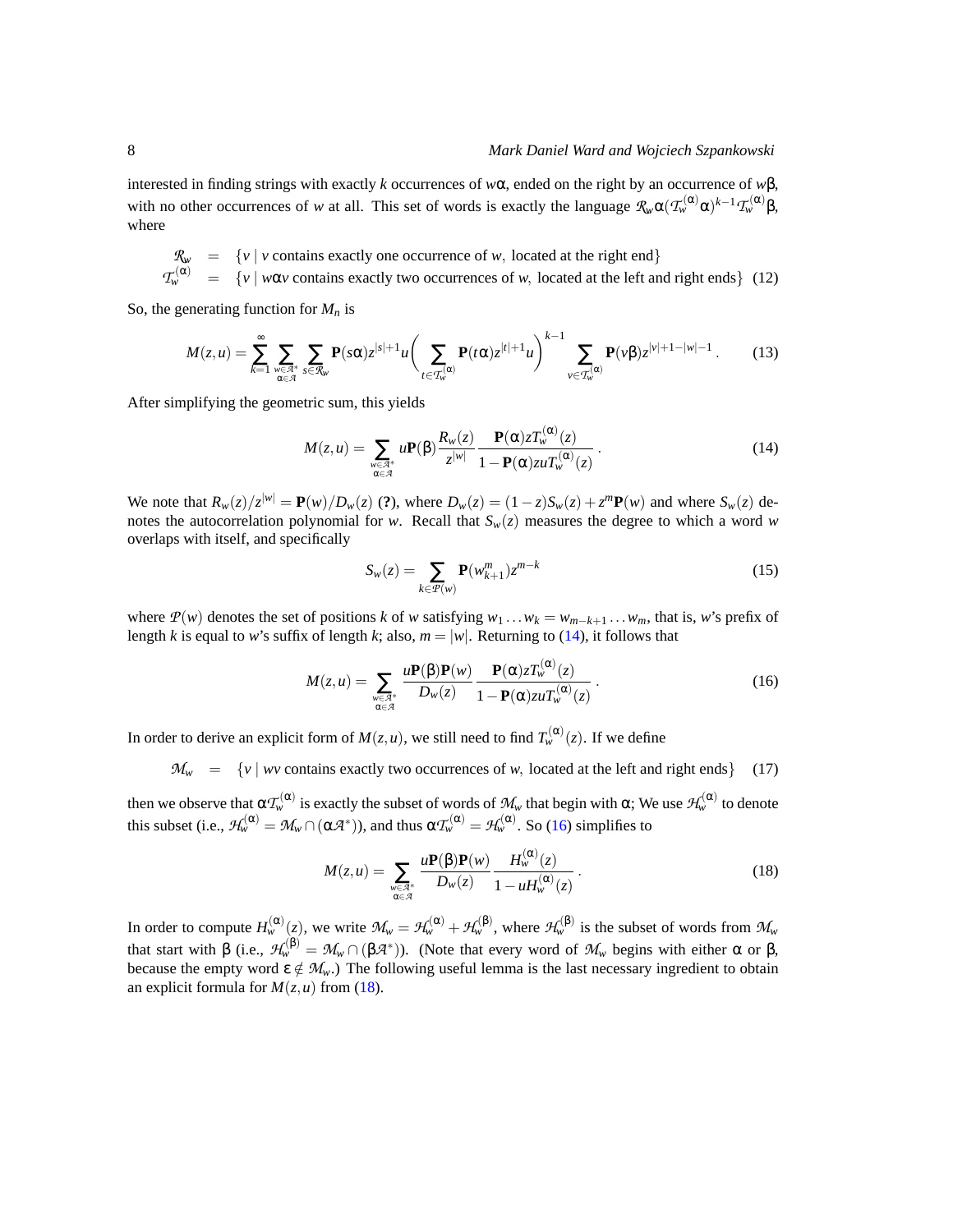**Lemma 3.1** *Let*  $\mathcal{H}_{w}^{(\alpha)}$  *denote the subset of words from*  $\mathcal{M}_{w}$  *that start with*  $\alpha$ *. Then* 

$$
H_{w}^{(\alpha)}(z) = \frac{D_{w\alpha}(z) - (1 - z)}{D_{w}(z)}.
$$
\n(19)

**Proof** We use the concepts and notation from **?** and **?** throughout. In particular, we define

$$
\mathcal{U}_w = \{v \mid wv \text{ contains exactly one occurrence of } w \text{ (located at the left end)}\}\tag{20}
$$

and we recall from  $(12)$  and  $(17)$  above that

$$
\mathcal{R}_w = \{v \mid v \text{ contains exactly one occurrence of } w, \text{ located at the right end} \}
$$
\n
$$
\mathcal{M}_w = \{v \mid wv \text{ contains exactly two occurrences of } w, \text{ located at the left and right ends} \}
$$
\n(21)

The following notation is similar but slightly adapted for our proof.

 $\mathcal{U}_{w}^{(\alpha)} = \{v \mid v \text{ starts with } \alpha, \text{ and } wv \text{ has exactly 1 occurrence of } w\alpha \text{ and no occurrences of } w\beta\}.$  (22)

We note that the set of words with no occurrences of  $w\beta$  is exactly  $\mathcal{A}^* \setminus \mathcal{R}_{w\beta}(\mathcal{M}_{w\beta})^* \mathcal{U}_{w\beta}$ , which has generating function

<span id="page-8-0"></span>
$$
\frac{1}{1-z} - \frac{R_{w\beta}(z)U_{w\beta}(z)}{1-M_{w\beta}(z)}.
$$
\n(23)

Now we describe the set of words with no occurrences of *w*β in a different way. The set of words with no occurrences of *w*β and at least one occurrence of *w*α is exactly  $\mathcal{R}_w(\mathcal{H}_w^{(\alpha)})^*\mathcal{U}_w^{(\alpha)}$ , which has generating function  $R_w(z)U_w^{(\alpha)}(z)/(1-H_w^{(\alpha)}(z))$ . The set of words with no occurrences of  $w\beta$  and no occurrences of  $w\alpha$  is exactly  $\mathcal{R}_w + (\mathcal{A}^* \setminus \mathcal{R}_w(\mathcal{M}_w)^* \mathcal{U})$ . (Note that the set of such words that end in *w* is exactly  $\mathcal{R}_w$ ; on the other hand, the set of such words that do not end in *w* is exactly  $\mathcal{A}^* \setminus \mathcal{R}_{w}(\mathcal{M}_w)^* \mathcal{U}$ .) So the set of words with no occurrences of *w* $\alpha$  and no occurrences of *w* $\beta$  has generating function  $R_w(z) + 1/(1-z)$  $R_w(z)U_w(z)/(1-M_w(z))$ . So the set of words with no occurrences of  $w\beta$  has generating function

<span id="page-8-1"></span>
$$
\frac{R_w(z)U_w^{(\alpha)}(z)}{1-H_w^{(\alpha)}(z)} + R_w(z) + \frac{1}{1-z} - \frac{R_w(z)U_w(z)}{1-M_w(z)}.
$$
\n(24)

Combining  $(23)$  and  $(24)$ , it follows that

<span id="page-8-2"></span>
$$
\frac{1}{1-z} - \frac{R_{w\beta}(z)U_{w\beta}(z)}{1-M_{w\beta}(z)} = \frac{R_w(z)U_w^{(\alpha)}(z)}{1-H_w^{(\alpha)}(z)} + R_w(z) + \frac{1}{1-z} - \frac{R_w(z)U_w(z)}{1-M_w(z)}.
$$
(25)

Now we find the generating function for  $\mathcal{U}_{w}^{(\alpha)}$ . For each word  $v \in \mathcal{U}_{w}^{(\alpha)}$ , either *wv* has exactly one or two occurrences of *w*. The subset of  $\mathcal{U}_{w}^{(\alpha)}$  of the first type is exactly  $V_{w}^{(\alpha)} := U_{w} \cap (\alpha \mathcal{A}^{*})$ , i.e., the subset of words from  $U_w$  that start with  $\alpha$ . The subset of  $\mathcal{U}^{(\alpha)}_w$  of the second type is exactly  $\mathcal{H}^{(\alpha)}_w$ . We observe that

$$
\mathcal{V}_{w}^{(\alpha)} \cdot \mathcal{A} = (\mathcal{H}_{w}^{(\alpha)} + \mathcal{V}_{w}^{(\alpha)}) \setminus \{\alpha\}
$$
 (26)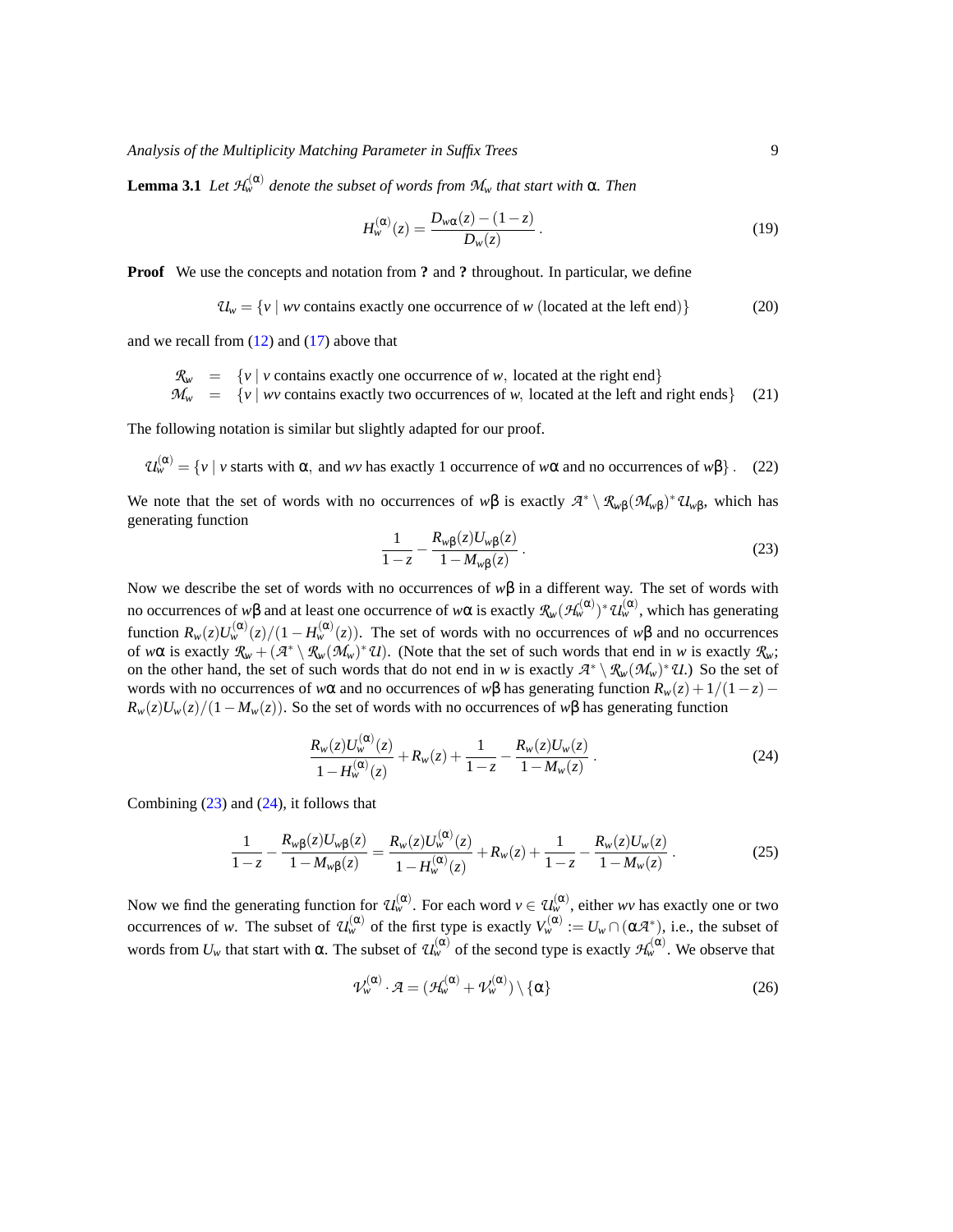(see ?), so  $V_w^{(\alpha)}(z) = (H_w^{(\alpha)}(z) - P(\alpha)z)/(z-1)$ . Since  $\mathcal{U}_w^{(\alpha)} = \mathcal{V}_w^{(\alpha)} + \mathcal{H}_w^{(\alpha)}$ , it follows that

$$
U_{w}^{(\alpha)}(z) = \frac{H_{w}^{(\alpha)}(z) - \mathbf{P}(\alpha)z}{z - 1} + H_{w}^{(\alpha)}(z) = \frac{zH_{w}^{(\alpha)}(z) - \mathbf{P}(\alpha)z}{z - 1}.
$$
 (27)

Recalling equation  $(25)$ , we see that

$$
\frac{1}{1-z} - \frac{R_w \beta(z) U_w \beta(z)}{1 - M_w \beta(z)} = \frac{R_w(z) (z H_w^{(\alpha)}(z) - \mathbf{P}(\alpha) z)}{(1 - H_w^{(\alpha)}(z))(z - 1)} + R_w(z) + \frac{1}{1 - z} - \frac{R_w(z) U_w(z)}{1 - M_w(z)}.
$$
(28)

Simplifying, and using  $U_w(z) = (1 - M_w(z))/(1 - z)$  and  $U_{w\beta}(z) = (1 - M_w(z))/(1 - z)$  (see ?), it follows that

$$
\frac{R_{w\beta}(z)}{R_w(z)} = \frac{z\mathbf{P}(\beta)}{1 - H_w^{(\alpha)}(z)}\,. \tag{29}
$$

Solving for  $H_w^{(\alpha)}(z)$  and then using  $R_w(z) = z^m \mathbf{P}(w)/D_w(z)$  and  $R_{w\beta}(z) = z^{m+1} \mathbf{P}(w)\mathbf{P}(\beta)/D_w(\beta)$  (see ?), it follows that

<span id="page-9-1"></span>
$$
H_{w}^{(\alpha)}(z) = \frac{D_{w}(z) - D_{w\beta}(z)}{D_{w}(z)}.
$$
\n(30)

Note  $D_w(z) - D_{w\beta}(z) = (1 - z)S_w(z) + z^m \mathbf{P}(w) - (1 - z)S_{w\beta}(z) - z^{m+1} \mathbf{P}(w)\mathbf{P}(\beta) = (1 - z)(S_{w\alpha}(z) - 1) +$  $z^{m+1}$ **P**(*w*)**P**( $\alpha$ ) = *D*<sub>*w* $\alpha$ </sub>(*z*) – (1 – *z*). Thus, [\(30\)](#page-9-1) completes the proof of the lemma.  $\Box$ 

Using the lemma above, we finally observe a form of  $M(z, u)$  that we summarize below.

**Theorem 3.1** Let  $M(z, u) := \sum_{n=1}^{\infty} \sum_{k=1}^{\infty} P(M_n = k) u^k z^n$  denote the bivariate generating function for  $M_n$ , the multiplicity matching parameter of a suffix tree built over the first  $n+1$  suffixes  $X^{(1)},\ldots,X^{(n+1)}$  of a *string X. Then*

<span id="page-9-2"></span>
$$
M(z, u) = \sum_{\substack{w \in \mathcal{A}^* \\ \alpha \in \mathcal{A}}} \frac{u \mathbf{P}(\beta) \mathbf{P}(w)}{D_w(z)} \frac{D_{w\alpha}(z) - (1 - z)}{D_w(z) - u(D_{w\alpha}(z) - (1 - z))}
$$
(31)

for  $|u| < 1$  and  $|z| < 1$ . Here  $D_w(z) = (1-z)S_w(z) + z^m P(w)$ , and  $S_w(z)$  denotes the autocorrelation *polynomial for w, defined in [\(1\)](#page-3-2).*

#### <span id="page-9-0"></span>3.3 On the Autocorrelation Polynomial

Throughout the rest of our analysis we assume that, without loss of generality,  $p \geq q$ . Note that  $p \leq \sqrt{p}$ 1, so there exists  $\rho > 1$  such that  $\rho\sqrt{p} < 1$  (and thus  $\rho p < 1$  too). Finally, define  $\delta = \sqrt{p}$ . We establish a few lemmas about the autocorrelation polynomial that will be important for our analysis. Recall that the autocorrelation polynomial is  $S_w(z) = \sum_{k \in P(w)} \mathbf{P}(w_{k+1}^m) z^{m-k}$ , where  $P(w)$  denotes the set of positions *k* of *w* satisfying  $w_1 \ldots w_k = w_{m-k+1} \ldots w_m$ , that is, *w*'s prefix of length *k* is equal to *w*'s suffix of length *k*.

The autocorrelation polynomial  $S_w(z)$  has a  $P(w_{k+1}^m)z^{m-k}$  term if and only if *w* has an overlap with itself of length *k*. Since each word *w* overlaps with itself trivially, then every autocorrelation polynomial has a constant term (i.e.,  $z^{m-m} = z^0 = 1$  term). With high probability, however, *w* has very few large nontrivial overlaps with itself. Therefore, with high probability, all nontrivial overlaps of *w* with itself are small; such overlaps correspond to high-degree terms of  $S_w(z)$ . Therefore, when *w* is a randomly chosen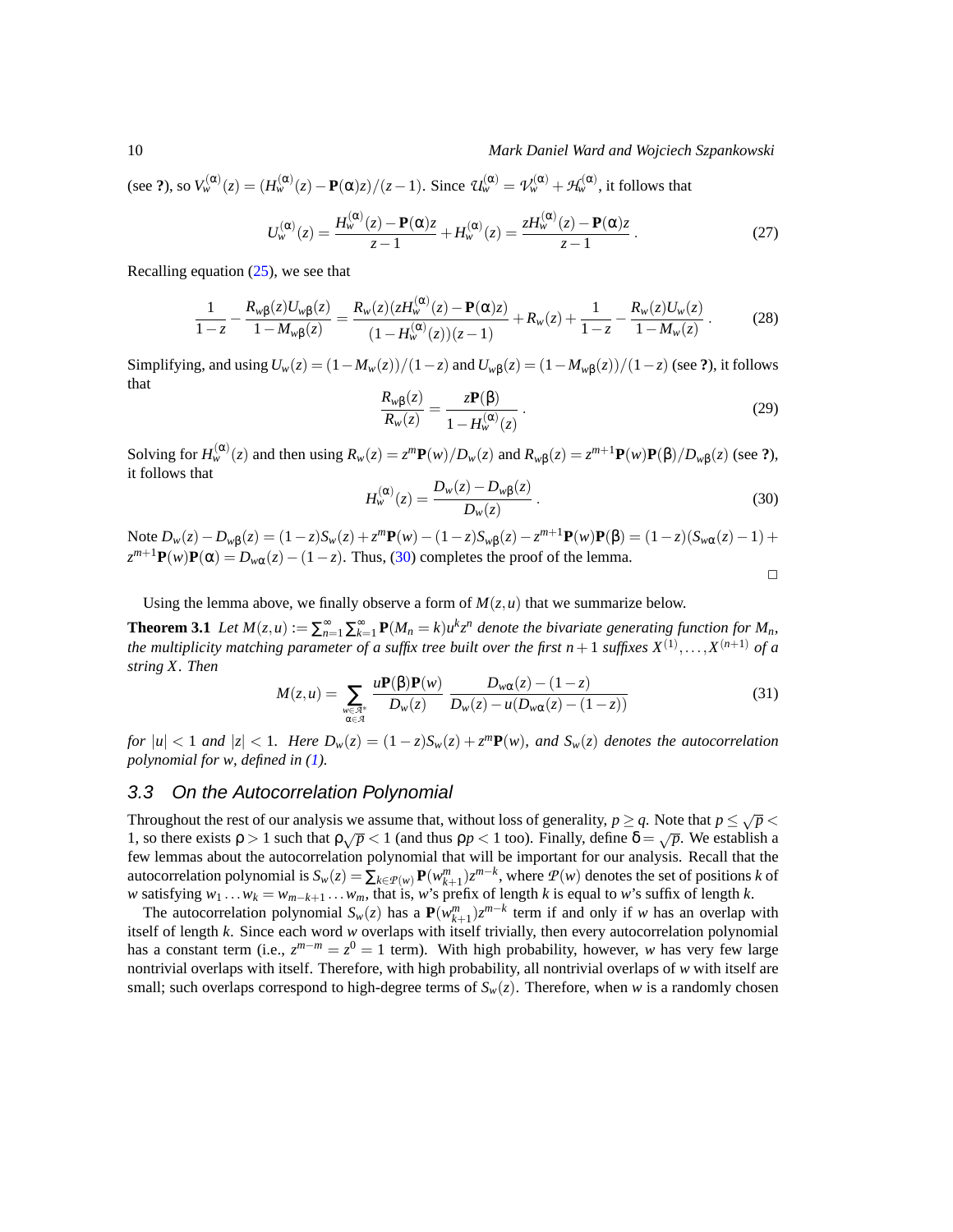long word, then  $S_w(z)$  is very close to 1 with very high probability. The first lemma makes this notion mathematically precise.

**Lemma 3.2** *If*  $\theta = (1 - p\rho)^{-1} > 1$ *, then* 

$$
\sum_{w \in \mathcal{A}^k} [|S_w(\rho) - 1| \le (\rho \delta)^k \theta] \mathbf{P}(w) \ge 1 - \delta^k \theta \tag{32}
$$

*where*  $\llbracket A \rrbracket = 1$  *if A holds, and*  $\llbracket A \rrbracket = 0$  *otherwise.* 

**Proof** Our proof is the one given in ?. Note that  $S_w(z) - 1$  has a term of degree  $i \leq j$  if and only if *m* − *i* ∈  $P(w)$  with 1 ≤ *i* ≤ *j*. Therefore, for each such *i* and each  $w_1 \dots w_i$ , there is *exactly one word*  $w_{i+1}$ ...*w<sub>k</sub>* such that  $S_w(z) - 1$  has a term of degree *i*. Therefore, for fixed *j* and *k*,

$$
\sum_{w \in \mathcal{A}^k} [S_w(z) - 1 \text{ has a term of degree} \le j] \mathbf{P}(w)
$$
\n
$$
\le \sum_{1 \le i \le j} \sum_{w_1, \dots, w_i \in \mathcal{A}^i} \mathbf{P}(w_1 \dots w_i) \sum_{w_{i+1}, \dots, w_k \in \mathcal{A}^{k-i}} [S_w(z) - 1 \text{ has a term of degree } i] \mathbf{P}(w_{i+1} \dots w_k)
$$
\n
$$
\le \sum_{1 \le i \le j} \sum_{w_1, \dots, w_i \in \mathcal{A}^i} \mathbf{P}(w_1 \dots w_i) p^{k-i} = \sum_{1 \le i \le j} p^{k-i} \le \frac{p^{k-j}}{1-p}
$$
\n(33)

We use  $j = \lfloor k/2 \rfloor$ . Thus  $\sum_{w \in A^k} [\text{all terms of } S_w(z) - 1$  have degree  $> \lfloor k/2 \rfloor]$   $\mathbf{P}(w) \ge 1 - \delta^k \theta$ . Note that, if all terms of  $S_w(z) - 1$  have degree >  $|k/2|$ , then

$$
|S_w(\rho) - 1| \le \sum_{i > \lfloor k/2 \rfloor} (\rho p)^i = \frac{(\rho p)^{\lfloor k/2 \rfloor + 1}}{1 - \rho p} \le \frac{(\rho p)^{k/2}}{1 - \rho p} \le \frac{\rho^k p^{k/2}}{1 - \rho p} = (\rho \delta)^k \theta.
$$
 (34)

This completes the proof of the lemma.  $\Box$ 

Using this lemma, we can quickly obtain another result that is similar but slightly stronger.

First consider words w such that  $|S_w(\rho) - 1| \leq (\rho \delta)^k \theta$ . Write  $S_w(z) = \sum_{i=0}^{k-1} a_i z^i$  and  $S_{w\alpha}(z) = \sum_{i=0}^{k} b_i z^i$ . Observe that either  $b_i = 0$  or  $b_i = a_i$ . The following lemma follows immediately:

**Lemma 3.3** *If*  $\theta = (1 - p\rho)^{-1} + 1$  *and*  $\alpha \in \mathcal{A}$ *, then* 

$$
\sum_{w \in \mathcal{A}^k} [\max\{|S_w(\rho) - 1|, |S_{w\alpha}(\rho) - 1|\} \le (\rho \delta)^k \theta] \mathbf{P}(w) \ge 1 - \delta^k \theta. \tag{35}
$$

Also, the autocorrelation polynomial is never too small. In fact

**Lemma 3.4** *Define c* = 1 −  $\rho\sqrt{p}$  > 0. Then there exists an integer K ≥ 1 such that, for  $|w|$  ≥ K and  $|z|$  ≤  $\rho$  $|u| \leq \delta^{-1}$ ,

<span id="page-10-1"></span><span id="page-10-0"></span>
$$
|S_w(z) - u S_{w\alpha}(z) + u| \ge c. \tag{36}
$$

**Proof** The proof consists of considering several cases. The only condition for *K* is  $(1 + \delta^{-1}) \frac{(p\rho)^{K/2}}{1 - p\rho} \le$  $c/2$ . The analysis is not difficult; all details are presented in  $?$ .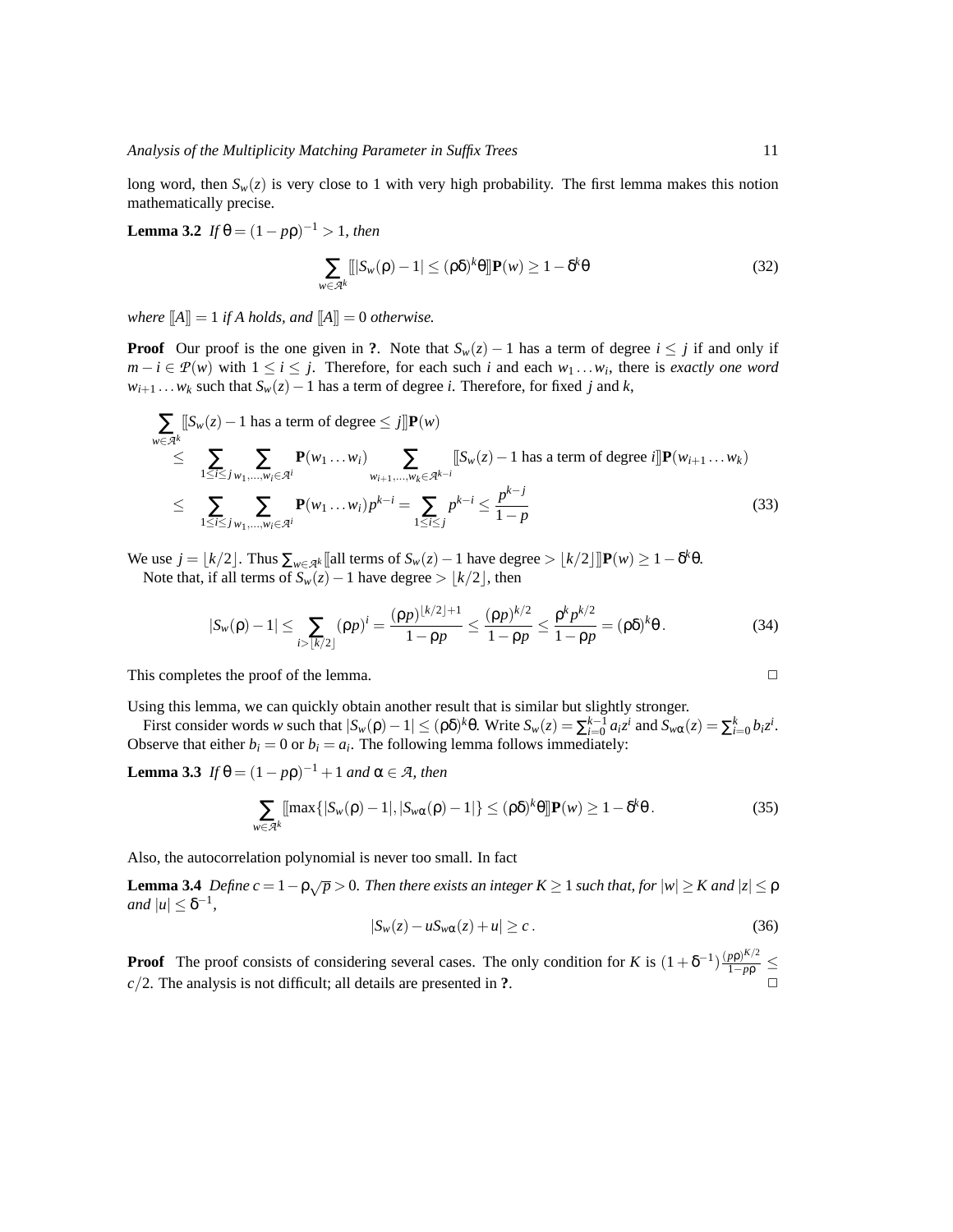#### <span id="page-11-0"></span>3.4 Analytic Continuation

Our goal in this section is to prove the following:

**Theorem 3.2** *The generating function*  $M(z, u)$  *can be analytically continued for*  $|u| \leq \delta^{-1}$  *and*  $|z| < 1$ *.* 

The proof requires several lemmas and observations. We always assume  $|u| \leq \delta^{-1}$ .

**Lemma 3.5** *If*  $0 < r < 1$ *, then there exists*  $C > 0$  *and an integer K*<sub>1</sub> *(both depending on r) such that* 

<span id="page-11-2"></span><span id="page-11-1"></span>
$$
|D_w(z) - u(D_{w\alpha}(z) - (1 - z))| \ge C
$$
\n(37)

*for*  $|w| \geq K_1$  *and*  $|z| \leq r$  *(and, as before,*  $|u| \leq \delta^{-1}$ *).* 

**Proof** Consider the *K* and *c* defined in Lemma [3.4,](#page-10-0) which tells us that, for all  $|w| > K$ , we have

$$
|S_w(z) - u S_{w\alpha}(z) + u| \ge c \tag{38}
$$

for  $|z|$  ≤ ρ. So, for  $|w|$  ≥ K, we have  $|D_w(z) - u(D_{wα}(z) - (1 - z))|$  ≥  $(1 - r)c - r^m p^m (1 - \delta^{-1} rp)$ . Note that  $r^m p^m (1 - \delta^{-1} r p) \to 0$  as  $m \to \infty$ . Therefore, replacing *K* by a larger  $K_1$  if necessary, we can without loss of generality assume that  $r^m p^m (1 - \delta^{-1} r p) \le (1 - r) c/2$ . So we define  $C = (1 - r) c/2$ , and the result follows immediately.  $\Box$ 

<span id="page-11-3"></span>Now we can strengthen the previous lemma by dropping the "*K*1", i.e., by not requiring *w* to be a long word:

**Lemma 3.6** *If*  $0 < r < 1$ *, then there exists*  $C > 0$  *(depending on r) such that* 

$$
|D_w(z) - u(D_{w\alpha}(z) - (1 - z))| \ge C
$$
\n(39)

*for*  $|z| \le r$  (and, as before,  $|u| \le \delta^{-1}$ ).

**Proof** Consider the  $K_1$  defined in Lemma [3.5.](#page-11-1) Let  $C_0$  denote the "*C*" from Lemma 3.5. There are only finitely many *w*'s with  $|w| < K_1$ , say  $w_1, \ldots, w_i$ . For each such  $w_j$  (with  $1 \le j \le i$ ), we note that  $D_{w_j}(z) - u(D_{w_j\alpha}(z) - (1-z)) \neq 0$  for  $|z| \leq r$  and  $|u| \leq \delta^{-1}$ , so there exists  $C_j > 0$  such that  $|D_{w_j}(z) - D_{w_j}(z)|$  $|u(D_{w_j\alpha}(z) - (1-z))| \ge C_j$  for all  $|z| \le r$  and  $|u| \le \delta^{-1}$ . Finally, we define  $C = \min\{C_0, C_1, \ldots, C_i\}$ .  $\Box$ 

Finally, we prove Theorem [3.2.](#page-11-2)

**Proof** Consider  $|z| \le r < 1$ . We proved in Lemma [3.6](#page-11-3) there exists  $C > 0$  depending on *r* such that, for all  $|u| \leq \delta^{-1}$ , we have  $\frac{1}{|D_w(z) - u(D_w \alpha(z) - (1-z))|} \leq \frac{1}{C}$ . Setting  $u = 0$ , we also have  $\frac{1}{|D_w(z)|} \leq \frac{1}{C}$ . Thus

$$
|M(z,u)| \leq \frac{\mathbf{P}(\beta)\delta^{-1}}{C^2} \sum_{\alpha \in \mathcal{A}} \sum_{w \in \mathcal{A}^*} \mathbf{P}(w) |D_{w\alpha}(z) - (1-z)|. \tag{40}
$$

Now we use Lemma [3.3.](#page-10-1) Consider *w* and α with max $\{|S_{w}(ρ) - 1|, |S_{wα}(ρ) - 1|\}$  ≤  $(ρδ)<sup>m</sup>θ$ . It follows immediately that

$$
|D_{w\alpha}(z) - (1 - z)| = |(1 - z)(S_{w\alpha}(z) - 1) + z^{m+1} \mathbf{P}(w)\mathbf{P}(\alpha)| \le (1 + r)(\rho \delta)^m \theta + r^{m+1} p^m p = O(s^m), \tag{41}
$$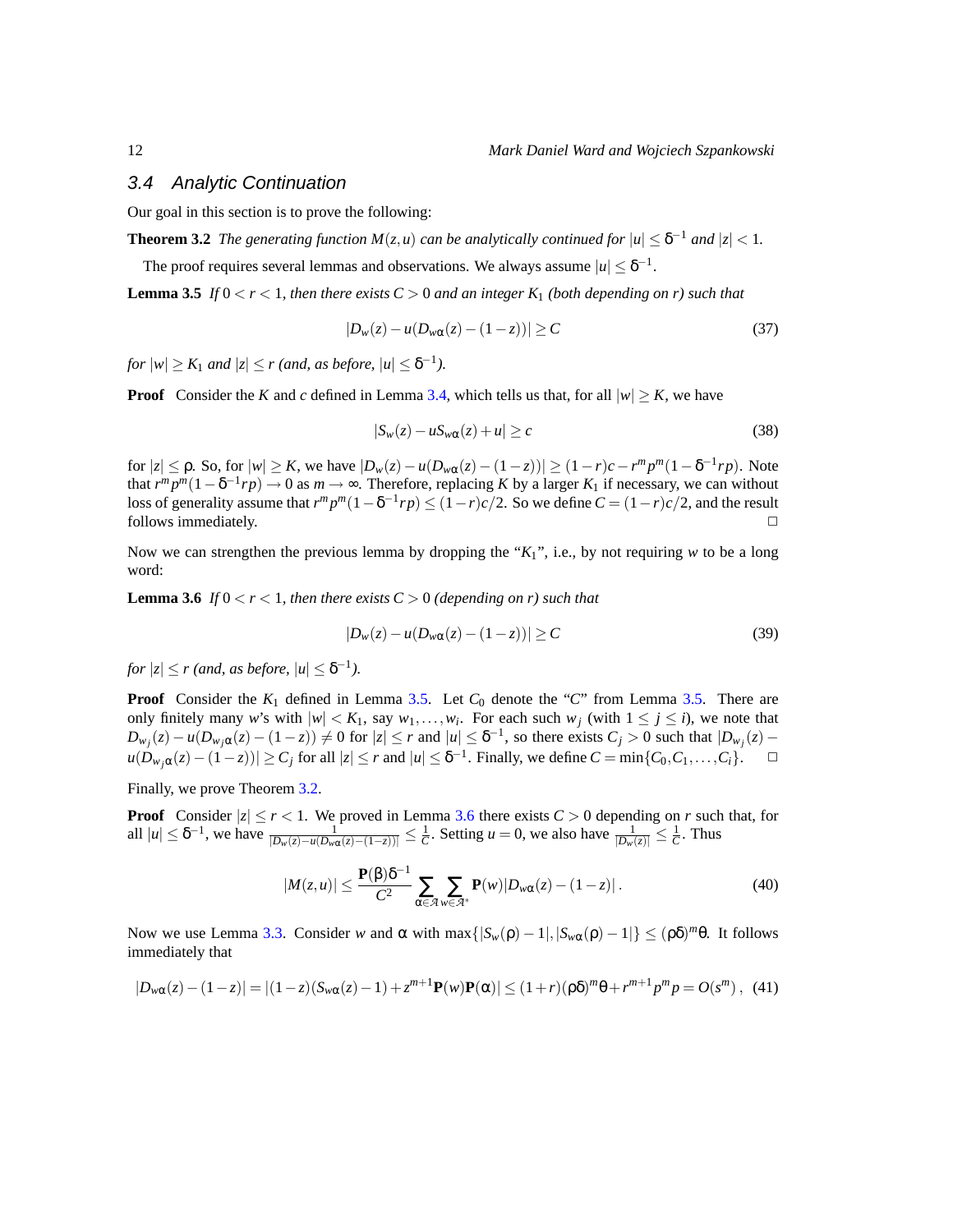where  $s = \max\{\rho \delta, r\rho\}$ . Now consider the other *w*'s and  $\alpha$ 's. We have

$$
|D_{w\alpha}(z) - (1-z)| = |(1-z)(S_{w\alpha}(z) - 1) + z^{m+1} \mathbf{P}(w)\mathbf{P}(\alpha)| \le \frac{(1+r)p\rho}{1-p\rho} + r^{m+1}p^m p \le \frac{(1+r)p\rho}{1-p\rho} + 1,
$$
\n(42)

so we define  $C_1 = \frac{(1+r)p\rho}{1-p\rho} + 1$  to be a value which only depends on *r* (recall that *r* is fixed here). Thus

$$
|M(z,u)| \leq \frac{\mathbf{P}(\beta)\delta^{-1}}{C^2} \sum_{\alpha \in \mathcal{A}} \sum_{m \geq 0} \sum_{w \in \mathcal{A}^m} |\mathbf{P}(w)(D_{w\alpha}(z) - (1-z))|
$$
  
 
$$
\leq \frac{\mathbf{P}(\beta)\delta^{-1}}{C^2} \sum_{\alpha \in \mathcal{A}} \sum_{m \geq 0} |(1 - \delta^m \theta)O(s^m) + \delta^m \theta C_1| \leq \frac{\mathbf{P}(\beta)\delta^{-1}}{C^2} \sum_{\alpha \in \mathcal{A}} \sum_{m \geq 0} O(s^m) = O(1) \tag{43}
$$

and this completes the proof of the theorem.  $\Box$ 

#### <span id="page-12-0"></span>3.5 Singularity Analysis

<span id="page-12-1"></span>We first determine (for  $|u| \leq \delta^{-1}$ ) the zeroes of  $D_w(z) - u(D_{w\alpha}(z) - (1-z))$  and (in particular) the zeroes of  $D_w(z)$ .

**Lemma 3.7** *There exists an integer*  $K_2 \geq 1$  *such that, for u fixed (with*  $|u| \leq \delta^{-1}$ ) *and*  $|w| \geq K_2$ *, there is exactly one root of*  $D_w(z) - u(D_{w\alpha}(z) - (1 - z))$  *in the closed disk*  $\{z \mid |z| \le \rho\}$ *.* 

**Proof** Let *K* and *c* be defined as in Lemma [3.4.](#page-10-0) Without loss of generality (replacing *K* by a larger *K*2, if necessary), we can also assume that  $2(p\rho)^{K_2} < c(\rho - 1)$  and  $K_2 \ge K_1$  (where  $K_1$  is defined in Lemma [3.5\)](#page-11-1). Also, we can choose  $K_2$  large enough (for use later) such that  $\exists c_2 > 0$  with

<span id="page-12-2"></span>
$$
\rho(1 - p^{K_2}(1 + \delta^{-1}p)) - 1 > c_2
$$
 and thus  $\rho(1 - p^{K_2}) - 1 > c_2$ . (44)

We recall  $0 < p \rho \delta^{-1} < 1$ , and thus  $0 < 1 - p \rho \delta^{-1} < 1$ . Since  $|u| < \delta^{-1}$  and  $|z| \le \rho$ , then for  $|w| \ge K_2$  we **have**  $|{\bf P}(w)z^m(1 - uz{\bf P}(\alpha))|$  ≤  $(p\rho)^m(1 + \delta^{-1}\rho p)$  ≤ 2 $(p\rho)^m < c(p-1)$  ≤  $|(S_w(z) - uS_w\alpha(z) + u)(\rho - 1)|$ . Therefore, for *z* on the circle  $\{z \mid |z| = \rho\}$ , we have  $|\mathbf{P}(w)z^m(1 - uz\mathbf{P}(\alpha))| < |(S_w(z) - uS_w(\alpha z) + u)(z-1)|$ . Equivalently,

$$
|(D_w(z) - u(D_{w\alpha}(z) - (1 - z))) - ((S_w(z) - uS_{w\alpha}(z) + u)(z - 1))| < |(S_w(z) - uS_{w\alpha}(z) + u)(z - 1)|.
$$
\n(45)

Therefore, by Rouché's Theorem,  $D_w(z) - u(D_{w\alpha}(z) - (1 - z))$  and  $(S_w(z) - uS_{w\alpha}(z) + u)(z - 1)$  have the same number of zeroes inside the disk  $\{z \mid |z| \le \rho\}$ . Since  $|S_w(z) - uS_{w\alpha}(z) + u| \ge c$  inside this disk, we conclude that  $(S_w(z) - uS_{w\alpha}(z) + u)(z - 1)$  has exactly one root in the disk. It follows that  $D_w(z) - u(D_{w\alpha}(z) - (1-z))$  also has exactly one root in the disk.  $\Box$ 

When  $u = 0$ , this lemma implies (for  $|w| \ge K_2$ ) that  $D_w(z)$  has exactly one root in the disk  $\{z \mid |z| \le \rho\}$ . Let  $A_w$  denote this root, and let  $B_w = D'_w(A_w)$ . Also let  $C_w(u)$  denote the root of  $D_w(z) - u(D_{w\alpha}(z) - (1-z))$ in the closed disk  $\{z \mid |z| \le \rho\}$ . Finally, we define

$$
E_w(u) := \left( \frac{d}{dz} \left( D_w(z) - u(D_{w\alpha}(z) - (1 - z)) \right) \right) \Big|_{z = C_w} = D'_w(C_w) - u(D'_{w\alpha}(C_w) + 1) \,. \tag{46}
$$

We have precisely determined the singularities of  $M(z, u)$ . Next, we make a comparison of  $M(z, u)$  to  $M^I(z, u)$ , in order to show that  $M_n$  and  $M^I_n$  have asymptotically similar behaviors.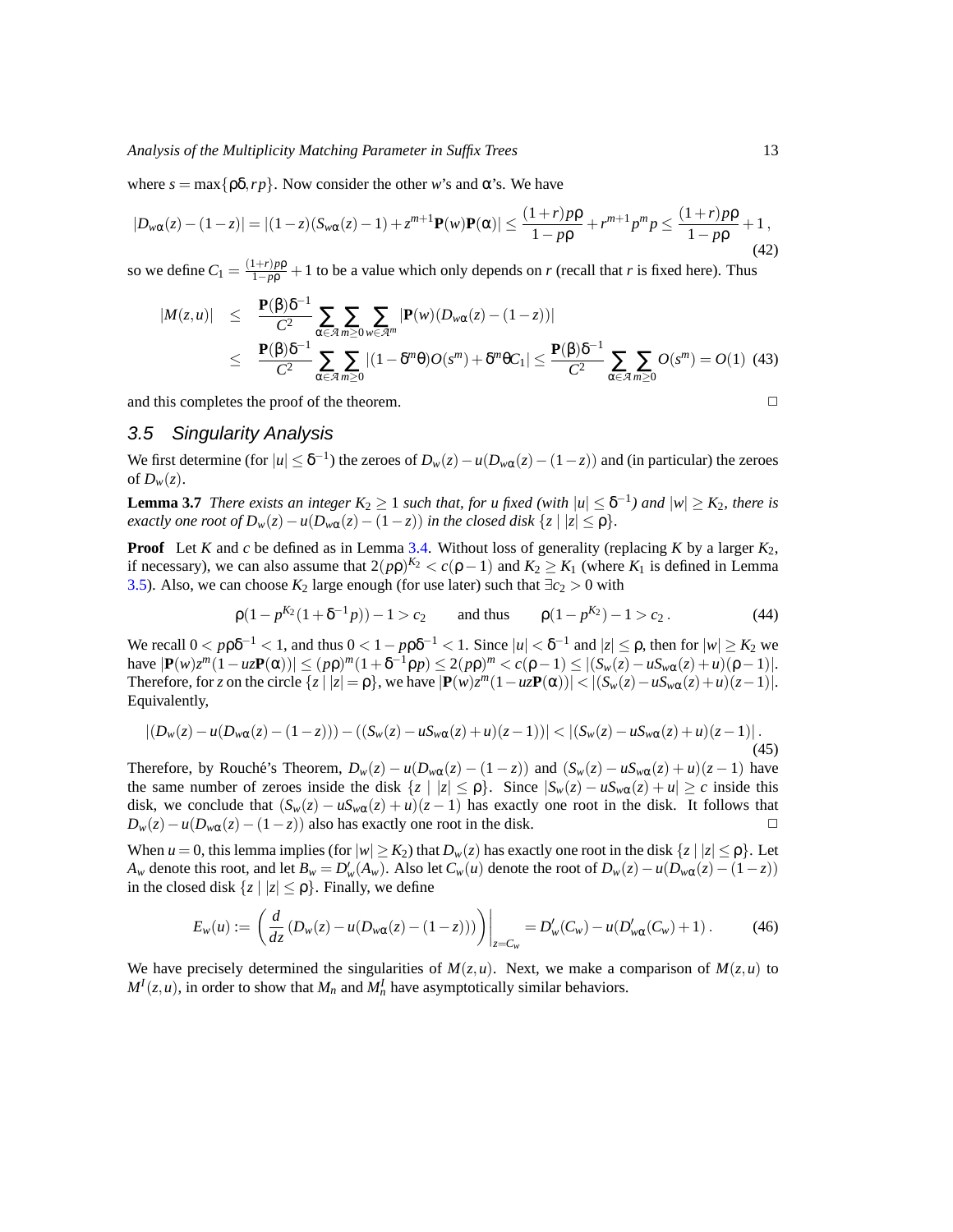### <span id="page-13-0"></span>3.6 Comparing Suffix Trees to Tries

Now we define

$$
Q(z, u) = M(z, u) - MI(z, u).
$$
 (47)

Using the notation from  $(11)$  and  $(31)$ , if we write

$$
M_{w,\alpha}^{I}(z,u) = \frac{u\mathbf{P}(\beta)\mathbf{P}(w)}{1-z(1-\mathbf{P}(w))}\frac{z\mathbf{P}(w)\mathbf{P}(\alpha)}{1-z(1+u\mathbf{P}(w)\mathbf{P}(\alpha)-\mathbf{P}(w))}
$$
  
\n
$$
M_{w,\alpha}(z,u) = \frac{u\mathbf{P}(\beta)\mathbf{P}(w)}{D_{w}(z)}\frac{D_{w\alpha}(z)-(1-z)}{D_{w}(z)-u(D_{w\alpha}(z)-(1-z))}
$$
(48)

then we have proven that

$$
Q(z, u) = \sum_{\substack{w \in \mathcal{A}^* \\ \alpha \in \mathcal{A}}} \left( M_{w, \alpha}(z, u) - M_{w, \alpha}^I(z, u) \right). \tag{49}
$$

We also define  $Q_n(u) = [z^n]Q(z, u)$ . We denote the contribution to  $Q_n(u)$  from a specific *w* and  $\alpha$  as  $Q_n^{(w,\alpha)}(u) = [z^n](M_{w,\alpha}(z,u) - M_{w,\alpha}^I(z,u))$ . Then we observe that

$$
Q_n^{(w,\alpha)}(u) = \frac{1}{2\pi i} \oint (M_{w,\alpha}(z,u) - M_{w,\alpha}^I(z,u)) \frac{dz}{z^{n+1}}
$$
(50)

where the path of integration is a circle about the origin with counterclockwise orientation.

We define

$$
I_{w,\alpha}(\rho, u) = \frac{1}{2\pi i} \int_{|z|=\rho} (M_{w,\alpha}(z, u) - M_{w,\alpha}^I(z, u)) \frac{dz}{z^{n+1}}.
$$
 (51)

By Cauchy's theorem, we observe that the contribution to  $Q_n(u)$  from a specific *w* and  $\alpha$  is exactly

<span id="page-13-1"></span>
$$
Q_n^{(w,\alpha)}(u) = I_{w,\alpha}(\rho,u) - \text{Res}_{z=A_w} \frac{M_{w,\alpha}(z,u)}{z^{n+1}} - \text{Res}_{z=C_w(u)} \frac{M_{w,\alpha}(z,u)}{z^{n+1}} + \text{Res}_{z=1/(1-\mathbf{P}(w))} \frac{M_{w,\alpha}^I(z,u)}{z^{n+1}} + \text{Res}_{z=1/(1+\mathbf{u}\mathbf{P}(w)\mathbf{P}(\alpha)-\mathbf{P}(w))} \frac{M_{w,\alpha}^I(z,u)}{z^{n+1}}.
$$
(52)

To simplify this expression, note that

<span id="page-13-2"></span>
$$
\operatorname{Res}_{z=A_w} \frac{M_{w,\alpha}(z,u)}{z^{n+1}} = -\frac{\mathbf{P}(\beta)\mathbf{P}(w)}{B_w} \frac{1}{A_w^{n+1}}
$$
\n
$$
\operatorname{Res}_{z=C_w(u)} \frac{M_{w,\alpha}(z,u)}{z^{n+1}} = \frac{\mathbf{P}(\beta)\mathbf{P}(w)}{E_w(u)} \frac{1}{C_w(u)^{n+1}}
$$
\n
$$
\operatorname{Res}_{z=1/(1-\mathbf{P}(w))} \frac{M_{w,\alpha}^I(z,u)}{z^{n+1}} = \mathbf{P}(\beta)\mathbf{P}(w)(1-\mathbf{P}(w))^n
$$
\n
$$
\operatorname{Res}_{z=1/(1+u\mathbf{P}(w)\mathbf{P}(\alpha)-\mathbf{P}(w))} \frac{M_{w,\alpha}^I(z,u)}{z^{n+1}} = -\mathbf{P}(\beta)\mathbf{P}(w)(1+u\mathbf{P}(w)\mathbf{P}(\alpha)-\mathbf{P}(w))^n \tag{53}
$$

It follows from [\(52\)](#page-13-1) that

<span id="page-13-3"></span>
$$
Q_n^{(w,\alpha)}(u) = I_{w,\alpha}(\rho,u) + \frac{\mathbf{P}(\beta)\mathbf{P}(w)}{B_w} \frac{1}{A_w^{n+1}} - \frac{\mathbf{P}(\beta)\mathbf{P}(w)}{E_w(u)} \frac{1}{C_w(u)^{n+1}}
$$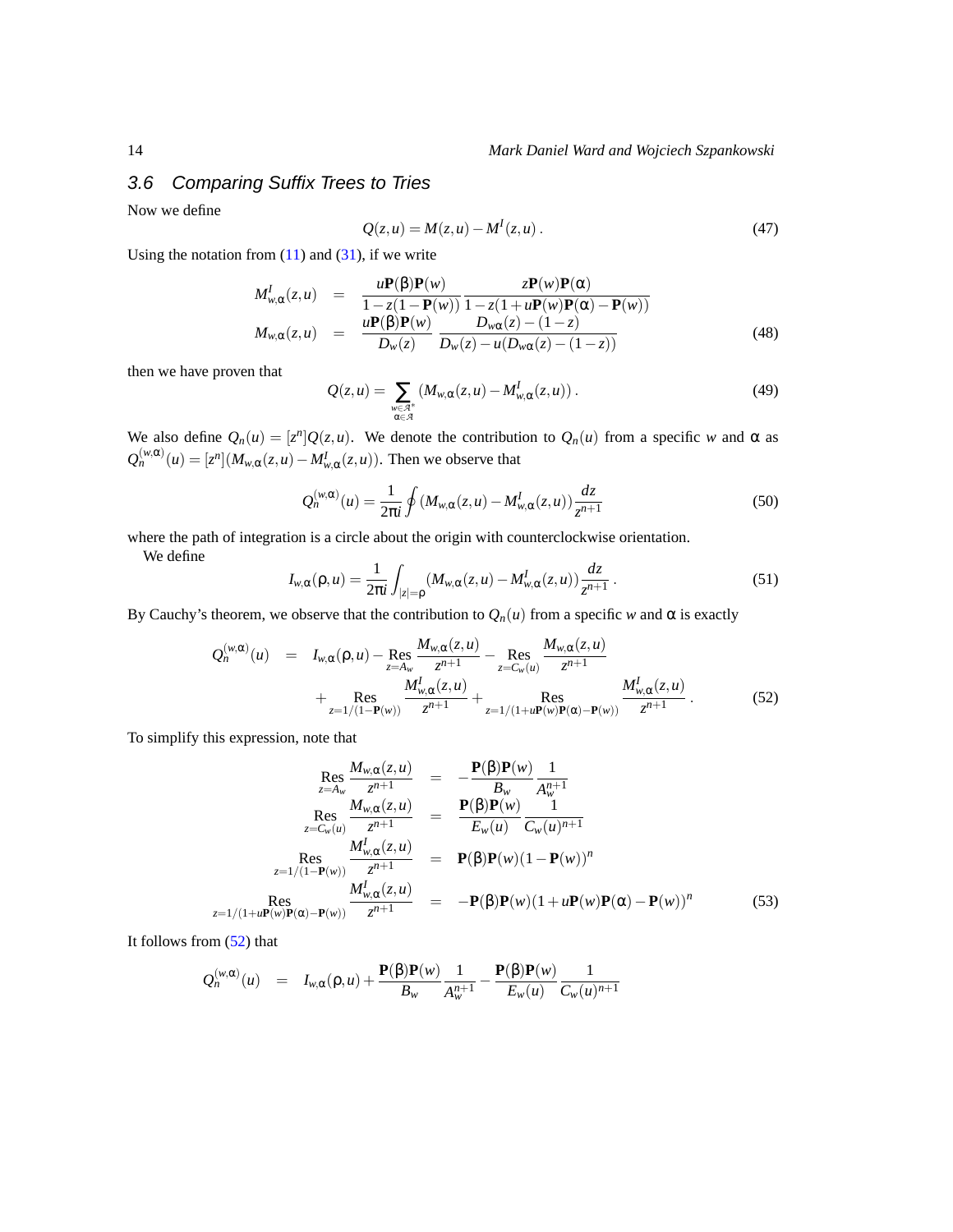*Analysis of the Multiplicity Matching Parameter in Suffix Trees* 15

<span id="page-14-0"></span>
$$
+\mathbf{P}(\boldsymbol{\beta})\mathbf{P}(w)(1-\mathbf{P}(w))^n-\mathbf{P}(\boldsymbol{\beta})\mathbf{P}(w)(1+u\mathbf{P}(w)\mathbf{P}(\boldsymbol{\alpha})-\mathbf{P}(w))^n.
$$
 (54)

We next determine the contribution of the  $z = A_w$  terms of  $M(z, u)$  and the  $z = 1/(1 - P(w))$  terms of *M*<sup>*I*</sup>(*z*,*u*) to the difference  $Q_n(u) = [z^n](M(z, u) - M^I(z, u))$ .

**Lemma 3.8** *The "A<sub>w</sub> terms" and the "*1/(1 – **P**(*w*)) *terms" (for*  $|w| \geq K_2$ ) *altogether have only*  $O(n^{-\epsilon})$ *contribution to*  $Q_n(u)$ *, i.e.,* 

$$
\sum_{\substack{|w|\geq K_2\\ \alpha\in\mathcal{A}}} \left( -\mathop{\mathrm{Res}}\limits_{z=A_w} \frac{M_{w,\alpha}(z,u)}{z^{n+1}} + \mathop{\mathrm{Res}}\limits_{z=1/(1-\mathbf{P}(w))} \frac{M_{w,\alpha}^I(z,u)}{z^{n+1}} \right) = O(n^{-\epsilon}),\tag{55}
$$

*for some*  $\varepsilon > 0$ *.* 

**Proof** We define

$$
f_w(x) = \frac{1}{A_w^{x+1} B_w} + (1 - \mathbf{P}(w))^x
$$
\n(56)

for *x* real. So by  $(53)$  it suffices to prove that

$$
\sum_{\substack{|w| \ge K_2 \\ \alpha \in \mathcal{A}}} \mathbf{P}(\beta) \mathbf{P}(w) f_w(x) = O(x^{-\epsilon}). \tag{57}
$$

Note that  $\sum_{|w| \geq k_2} P(\beta)P(w) f_w(x)$  is absolutely convergent for all x. Also  $\bar{f}_w(x) = f_w(x) - f_w(0)e^{-x}$  is exponentially decreasing when  $x \to +\infty$  and is  $O(x)$  when  $x \to 0$  (notice that we utilize the  $f_w(0)e^{-x}$  term in order to make sure that  $\bar{f}_w(x) = O(x)$  when  $x \to 0$ ; this provides a fundamental strip for the Mellin transform in the next step). Therefore, its Mellin transform  $\bar{f}_{w}^{*}(s) = \int_{0}^{\infty} \bar{f}_{w}(x) x^{s-1} dx$  is well-defined for  $\Re(s) > -1$  (see ? and ?). We compute

$$
\bar{f}_w^*(s) = \Gamma(s) \left( \frac{(\log A_w)^{-s} - 1}{A_w B_w} + (-\log(1 - \mathbf{P}(w)))^{-s} - 1 \right)
$$
\n(58)

where Γ denotes the Euler gamma function, and we note that

$$
(\log A_w)^{-s} = \left(\frac{\mathbf{P}(w)}{S_w(1)}\right)^{-s} (1 + O(\mathbf{P}(w)))
$$
  

$$
(-\log(1 - \mathbf{P}(w)))^{-s} = \mathbf{P}(w)^{-s} (1 + O(\mathbf{P}(w)))
$$
 (59)

Also

$$
A_w = 1 + \frac{1}{S_w(1)} \mathbf{P}(w) + O(\mathbf{P}(w)^2)
$$
  
\n
$$
B_w = -S_w(1) + \left(-\frac{2S_w'(1)}{S_w(1)} + m\right) \mathbf{P}(w) + O(\mathbf{P}(w)^2)
$$
\n(60)

Therefore

$$
\frac{1}{A_w B_w} = -\frac{1}{S_w(1)} + O(|w| \mathbf{P}(w))
$$
\n(61)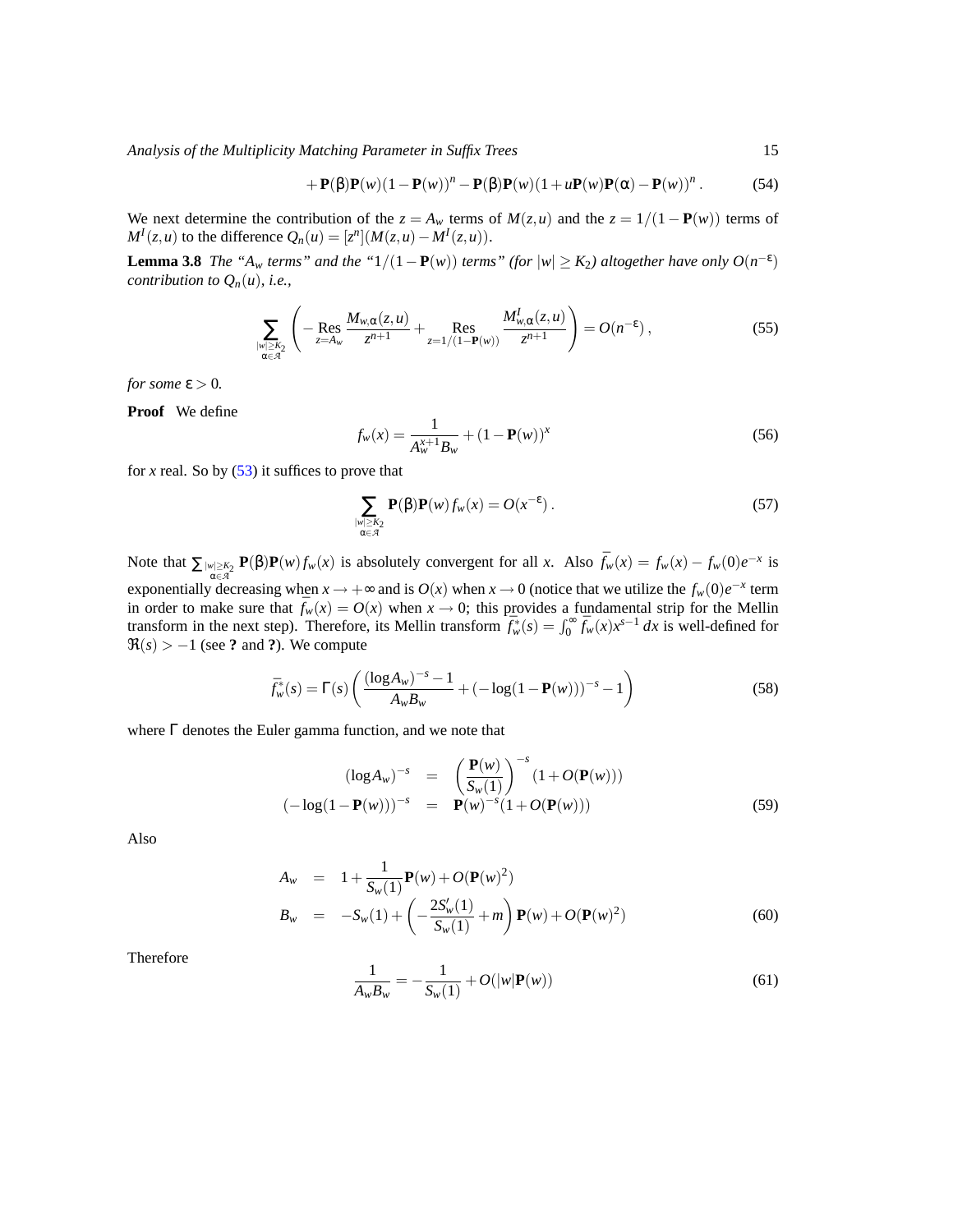So 
$$
\bar{f}_{w}^{*}(s) = \Gamma(s) \left( \left( -\frac{1}{S_{w}(1)} + O(|w| \mathbf{P}(w)) \right) \left( \left( \frac{\mathbf{P}(w)}{S_{w}(1)} \right)^{-s} (1 + O(\mathbf{P}(w))) - 1 \right) + \mathbf{P}(w)^{-s} (1 + O(\mathbf{P}(w))) - 1 \right) =
$$
  
\n
$$
\Gamma(s) \left( \mathbf{P}(w)^{-s} \left( -S_{w}(1)^{s-1} + 1 + O(|w| \mathbf{P}(w)) \right) + \frac{1}{S_{w}(1)} - 1 + O(|w| \mathbf{P}(w)) \right).
$$

We define  $g^*(s) = \sum_{\substack{|w| \geq K_2 \\ \alpha \in \mathcal{A}}} \mathbf{P}(\beta) \mathbf{P}(w) \bar{f}_w^*(s)$ . Then we compute

$$
g^*(s) = \sum_{\alpha \in \mathcal{A}} \mathbf{P}(\beta) \sum_{|w| \ge K_2} \mathbf{P}(w) \bar{f}_w^*(s) = \sum_{\alpha \in \mathcal{A}} \mathbf{P}(\beta) \Gamma(s) \sum_{m=K_2}^{\infty} \left( \sup \{ q^{-\Re(s)} , 1 \} \delta \right)^m O(1) ,\tag{62}
$$

where the last equality is true because  $1 \ge p^{-\Re(s)} \ge q^{-\Re(s)}$  when  $\Re(s)$  is negative, and also because  $q^{-\Re(s)} \ge p^{-\Re(s)} \ge 1$  when  $\Re(s)$  is positive. We always have  $\delta$  < 1. Also, there exists *c* > 0 such that  $q^{-c}\delta$  < 1. Therefore,  $g^*(s)$  is analytic in  $\Re(s) \in (-1, c)$ . Working in this strip, we choose  $\varepsilon$  with  $0 < \varepsilon < c$ . Then we have

$$
\sum_{\substack{|w| \ge K_2 \\ \alpha \in \mathcal{A}}} \mathbf{P}(\beta) \mathbf{P}(w) f_w(x) = \frac{1}{2\pi i} \int_{\varepsilon - i\infty}^{\varepsilon + i\infty} g^*(s) x^{-s} ds + \sum_{\substack{|w| \ge K_2 \\ \alpha \in \mathcal{A}}} \mathbf{P}(\beta) \mathbf{P}(w) f_w(0) e^{-x} . \tag{63}
$$

Majorizing under the integral, we see that the first term is  $O(x^{-\epsilon})$  since  $g^*(s)$  is analytic in the strip  $\Re(s) \in (-1, c)$  (and  $-1 < \varepsilon < c$ ). Also, the second term is  $O(e^{-x})$ . This completes the proof of the lemma.  $\Box$ 

Now we bound the contribution to  $Q_n(u)$  from the  $C_w(u)$  terms of  $M(z, u)$  and the  $z = 1/(1 + uP(w)P(\alpha) P(w)$ ) terms of  $M<sup>I</sup>(z, u)$ .

**Lemma 3.9** *The* " $C_w(u)$  *terms*" and the " $1/(1 + uP(w)P(\alpha) - P(w))$  *terms*" (for  $|w| \ge K_2$ ) altogether *have only*  $O(n^{-\varepsilon})$  *contribution to*  $Q_n(u)$ *, for some*  $\varepsilon > 0$ *. More precisely,* 

$$
\sum_{\substack{|w| \ge K_2 \\ \alpha \in \mathcal{A}}} \left( -\mathop{\text{Res}}\limits_{z = C_w(u)} \frac{M_{w,\alpha}(z,u)}{z^{n+1}} + \mathop{\text{Res}}\limits_{z = 1/(1+u\mathbf{P}(w)\mathbf{P}(\alpha) - \mathbf{P}(w))} \frac{M_{w,\alpha}^I(z,u)}{z^{n+1}} \right) = O(n^{-\epsilon}). \tag{64}
$$

**Proof** The proof technique is the same as the one for Lemma [3.8](#page-14-0) above.

Next we prove that the  $I_{w,\alpha}(\rho, u)$  terms in [\(54\)](#page-13-3) have  $O(n^{-\epsilon})$  contribution to  $Q_n(u)$ .

**Lemma 3.10** *The* " $I_{w,\alpha}(\rho, u)$  *terms*" (for  $|w| \geq K_2$ ) altogether have only  $O(n^{-\epsilon})$  contribution to  $Q_n(u)$ , *for some*  $\varepsilon > 0$ *. More precisely,* 

$$
\sum_{\substack{|w| \ge K_2 \\ \alpha \in \mathcal{A}}} I_{w,\alpha}(\rho, u) = O(n^{-\epsilon}). \tag{65}
$$

**Proof** Here we only sketch the proof. A rigorous proof is given in **?**. Recall that

$$
I_{w,\alpha}(\rho, u) = \frac{1}{2\pi i} \int_{|z|=\rho} u \mathbf{P}(\beta) \mathbf{P}(w) \left( \frac{1}{D_w(z)} \frac{D_{w\alpha}(z) - (1-z)}{D_w(z) - u(D_{w\alpha}(z) - (1-z))} - \frac{1}{1 - z(1 - \mathbf{P}(w))} \frac{z \mathbf{P}(w) \mathbf{P}(\alpha)}{1 - z(1 + u \mathbf{P}(w) \mathbf{P}(\alpha) - \mathbf{P}(w))} \right) \frac{dz}{z^{n+1}}.
$$
(66)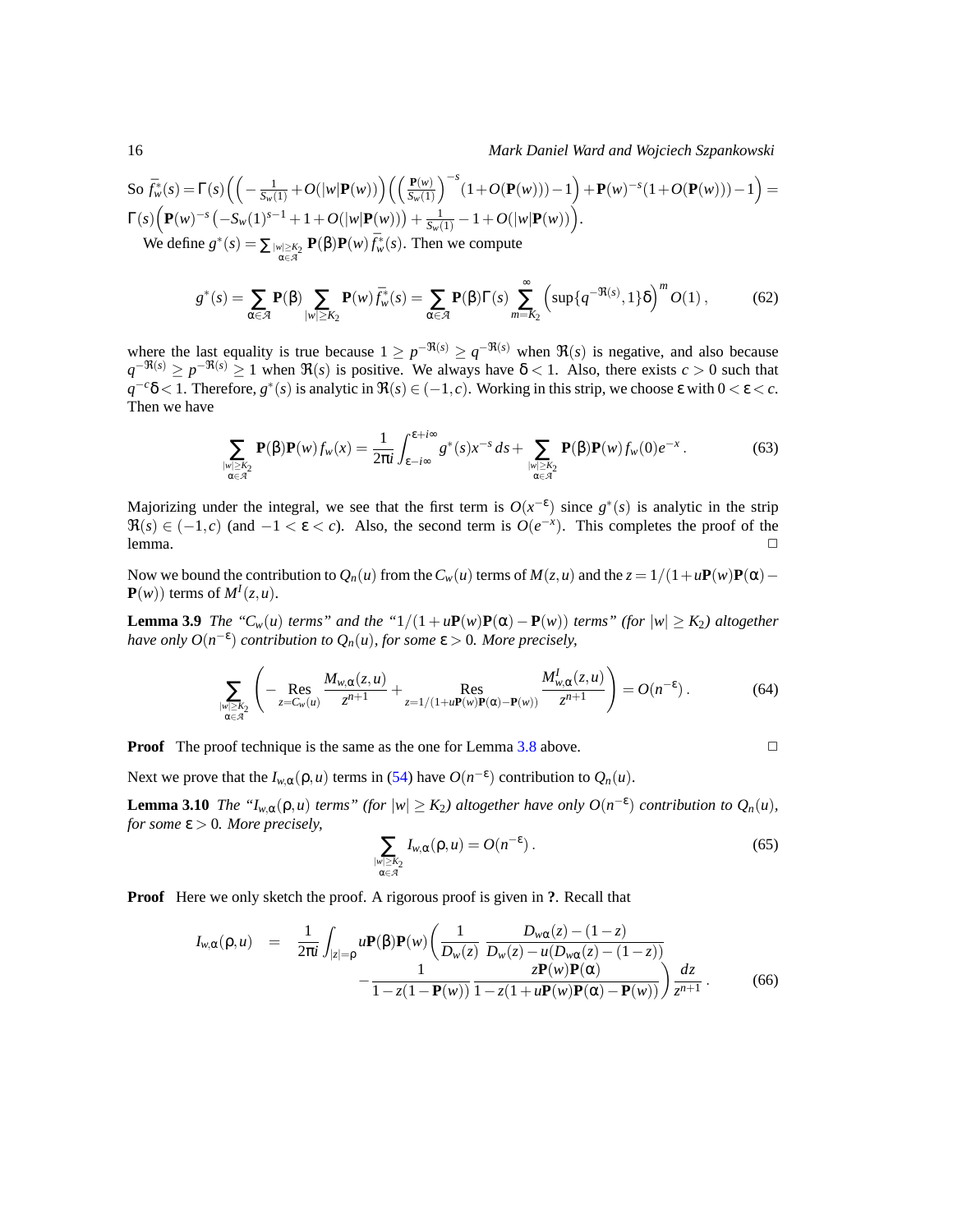By Lemma [3.7,](#page-12-1)  $K_2$  was selected to be sufficiently large such that  $(\rho p)^m (1 - \delta^{-1} \rho p) \leq (\rho - 1)c/2$ . Thus, writing  $C_1 = (\rho - 1)c/2$ , we have  $1/|D_w(z) - u(D_{w\alpha}(z) - (1 - z))| \le 1/C_1$  and thus  $1/|D_w(z)| \le 1/C_1$ . Also  $1/|1 - z(1 - P(w))|$  ≤  $1/c_2$  and  $1/|1 - z(1 + uP(w)P(\alpha) - P(w))|$  ≤  $1/c_2$  by [\(44\)](#page-12-2). So we obtain

$$
|I_{w,\alpha}(\rho,u)| = O(\rho^{-n})\mathbf{P}(w)(S_{w\alpha}(\rho)-1) + O(\rho^{-n})\mathbf{P}(w)O((p\rho)^m). \tag{67}
$$

Thus, by Lemma [3.3,](#page-10-1)  $\sum_{\alpha \in \mathcal{A}} \sum_{|w| = m} |I_{w,\alpha}(\rho, u)| = O(\rho^{-n})O((\rho \delta)^m)$ . We conclude  $\sum_{|w| \ge K_2 \atop \alpha \in \mathcal{A}} |I_{w,\alpha}(\rho, u)| =$  $O(\rho^{-n})$ , and the lemma follows.  $\Box$ 

Finally, we consider the contribution to  $Q_n(u)$  from small words  $|w|$ . Basically, we prove that  $|w|$  has a normal distribution with mean  $\frac{1}{h} \log n$  and variance  $\theta \log n$ , where  $h = -p \log p - q \log q$  denotes the entropy of the source, and  $\theta$  is a constant. Therefore,  $|w| \leq K_2$  is extremely unlikely, and as a result, the contribution to  $Q_n(u)$  from words *w* with  $|w| \leq K_2$  is very small.

**Lemma 3.11** *The terms*  $\sum_{w \in \mathcal{A}} (M_{w,\alpha}(z,u) - M_{w,\alpha}^I(z,u))$  *altogether have only*  $O(n^{-\epsilon})$  *contribution to*  $Q_n(u)$ .

**Proof** Let  $D_n$  denote the depth of the  $(n+1)$ st insertion in a suffix tree, i.e.,  $D_n < k$  if and only if

$$
X_{n+1}\dots X_{n+k} \neq X_{i+1}\dots X_{i+k} \qquad \text{for all } 0 \leq i < n \tag{68}
$$

i.e.,  $D_n = |w|$  in the notation of Section [3.2.](#page-6-2) Similarly, let  $D_n^I$  denote the depth of the  $(n+1)$ st insertion in a trie built over  $n+1$  independent strings, i.e.,  $D_n^I < k$  if and only if

<span id="page-16-0"></span>
$$
X_1(n+1)...X_k(n+1) \neq X_1(i)...X_k(i) \qquad \text{for all } 1 \leq i \leq n
$$
 (69)

i.e.,  $D_n^I = |w|$  in the notation of Section [3.1.](#page-6-1)

Therefore,

$$
[z^{n}] \sum_{\substack{|w| < K_2 \\ \alpha \in \mathcal{A}}} (M_{w,\alpha}(z,u) - M_{w,\alpha}^{I}(z,u)) = \sum_{i < K_2} \sum_{k=1}^{n} \left( \mathbf{P}(M_n = k \& D_n = i) - \mathbf{P}(M_n^{I} = k \& D_n^{I} = i) \right) u^k. \tag{70}
$$

Noting that  $P(M_n = k \& D_n = i) \le P(D_n = i)$  and  $P(M_n^I = k \& D_n^I = i) \le P(D_n^I = i)$ , it follows that

<span id="page-16-1"></span>
$$
[z^{n}] \sum_{\substack{|w| < K_2 \\ \alpha \in \mathcal{A}}} |M_{w,\alpha}(z,u) - M_{w,\alpha}^{I}(z,u)| \leq \sum_{i < K_2} \sum_{k=1}^{n} \left( \mathbf{P}(D_n = i) + \mathbf{P}(D_n^{I} = i) \right) |u|^{k} . \tag{71}
$$

In ?, the *typical* depth  $D_{n+1}^T$  in a trie built over  $n+1$  independent strings was shown to be asymptotically normal with mean  $\frac{1}{h} \log(n+1)$  and variance  $\theta \log(n+1)$ . We observe that  $D_n^I$  (defined in [\(69\)](#page-16-0)) and  $D_{n+1}^T$ have the same distribution; to see this, observe that  $P(D_n^j < k) = \sum_{|w|=k} P(w)(1 - P(w))^n = P(D_{n+1}^T < k)$ . Therefore,  $D_n^I$  is also asymptotically normal with mean  $\frac{1}{h} \log n$  and variance  $\theta \log n$ . In ?, we rigorously prove that  $D_n^I$  and  $D_n$  have asymptotically the same distribution, namely, a normal distribution with mean  $\frac{1}{h}$ log(*n* + 1) and variance  $\theta \log(n+1)$ . Therefore, considering [\(71\)](#page-16-1) (and noting that  $K_2$  is a constant), it follows that

$$
[zn] \sum_{\substack{|w| < K_2 \\ \alpha \in \mathcal{A}}} |M_{w,\alpha}(z,u) - M_{w,\alpha}^I(z,u)| = O(n^{-\epsilon}). \tag{72}
$$

This completes the proof of the lemma.  $\Box$ 

All contributions to [\(54\)](#page-13-3) have now been analyzed. We are finally prepared to summarize our results.